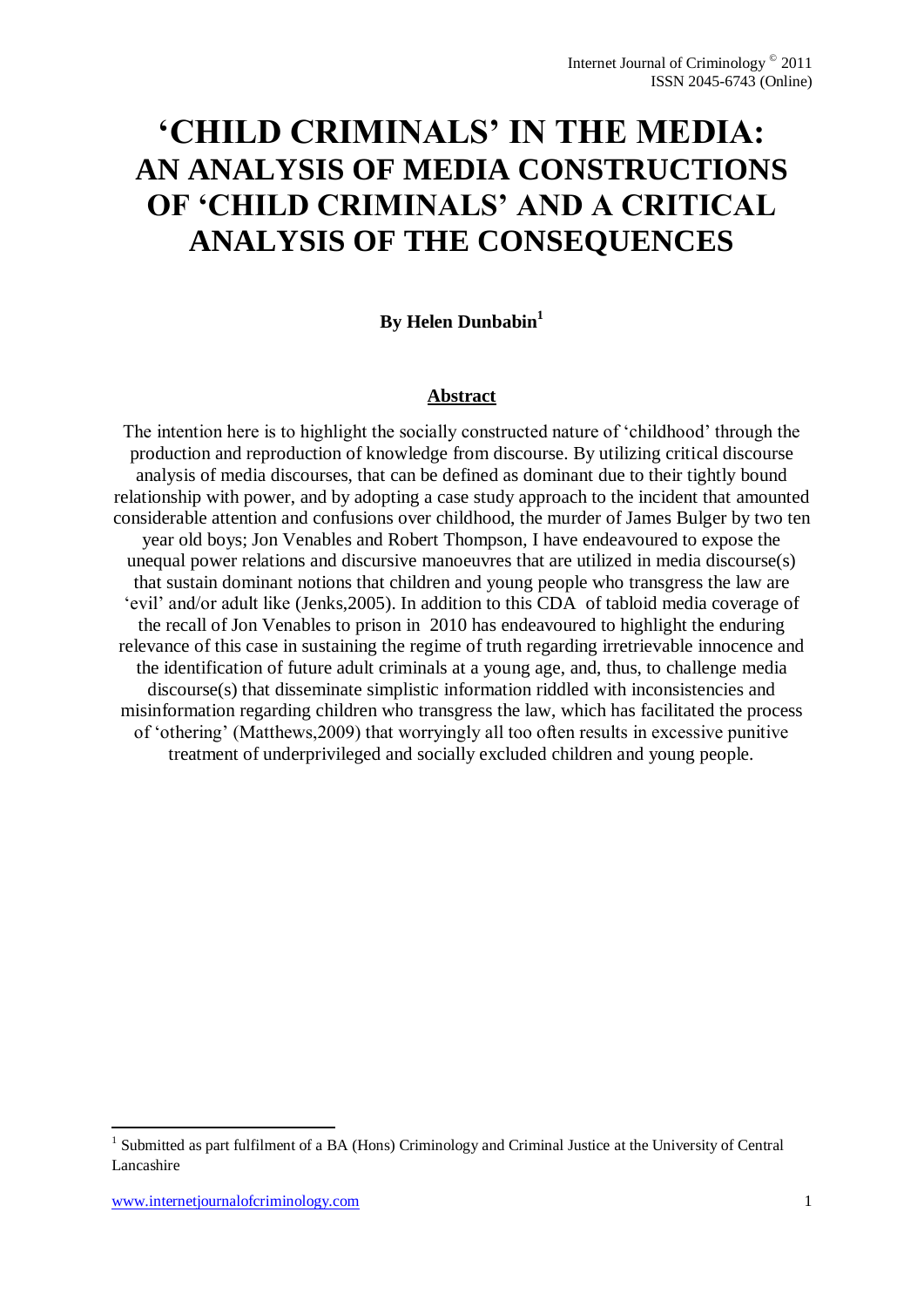| $\sim$ 0 income                                                                                                                                       |    |
|-------------------------------------------------------------------------------------------------------------------------------------------------------|----|
| Abstract                                                                                                                                              |    |
| Acknowledgments                                                                                                                                       | 2  |
| Introduction                                                                                                                                          | 3  |
| Chapter One: 'Childhood'                                                                                                                              | 4  |
| <b>Chapter Two: Discourse</b>                                                                                                                         | 10 |
| Chapter Three: 'Child criminals' in the media: an analysis of media constructions of<br>'child criminals' and a critical analysis of the consequences | 15 |
| Conclusion                                                                                                                                            | 22 |
| <b>Bibliography</b>                                                                                                                                   | 24 |
|                                                                                                                                                       |    |

## Acknowledgements

**Contents** 

Special thanks go to my dissertation supervisor Jane Harris for her continued support and help throughout, and to Sue Uttley-Evans for her kindness and much needed support and guidance in recent weeks.

Thanks also go to my family; James Dunbabin, Angela Dunbabin, Andrew Dunbabin, Laura Elfleet, Brian Elfleet, Susan Elfleet, Phil Groves and Sarah Falder, who have all kindly put up with my incessant talking when bouncing ideas and thoughts around.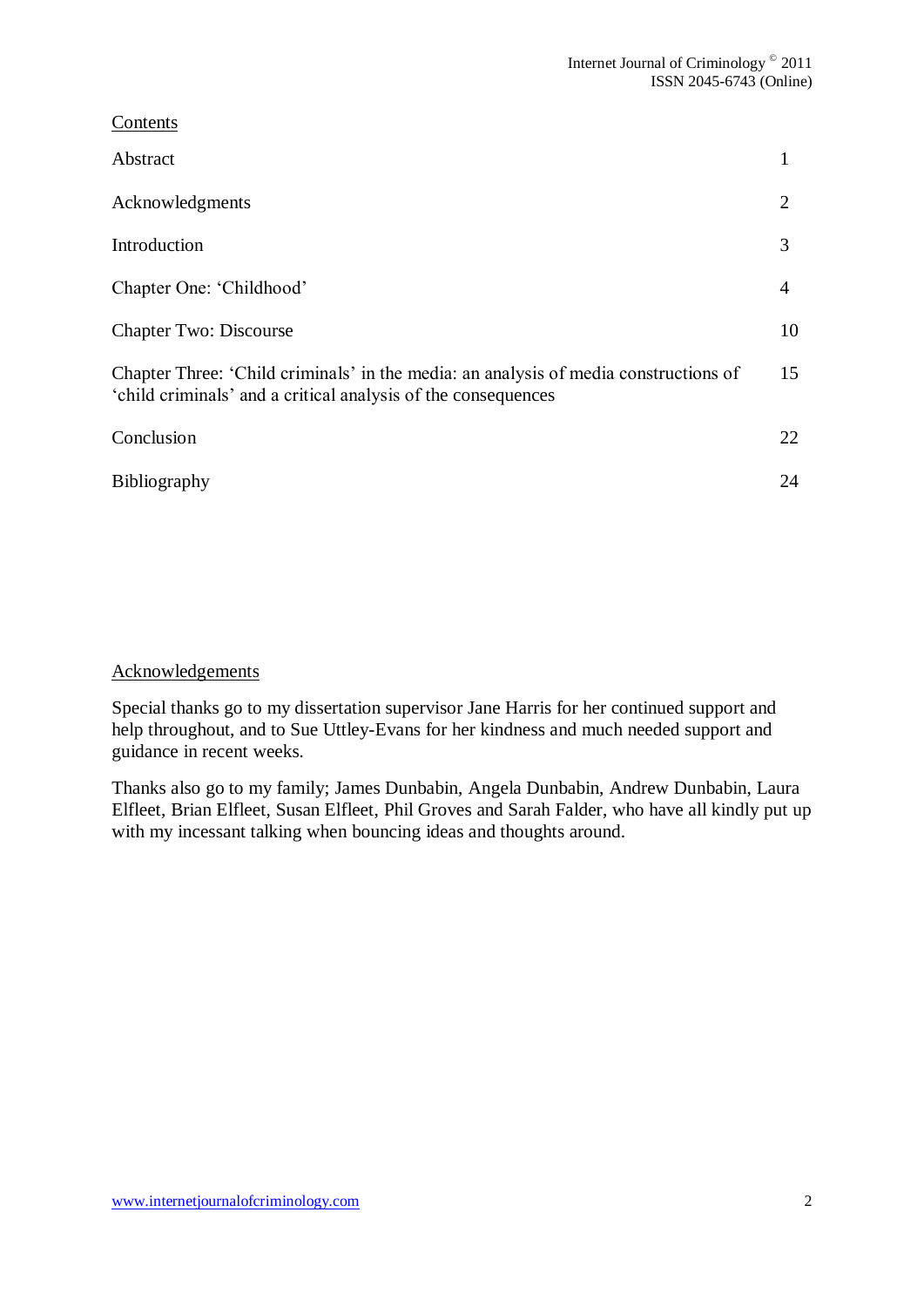## Introduction

It is my objective to examine the socially constructed nature of childhood by historically mapping the emergence of childhood as a separate social category from adulthood, and to charter the subsequent numerous version of childhood that have emerged, in doing so I aim to show how 'childhood' is constituted by discourse.

The main focus will fall on media discourses; this will enable me to explore the myths associated with media interpretations (van Dijk, 2008) of 'child criminals'. By utilizing a case study approach to the incident that instigated considerable confusion over childhood and amounted substantial media attention, the murder of James Bulger in 1993 by two ten year old boys, Jon Venables and Robert Thompson, I aim to, through critical discourse analysis, expose the unequal power relations and discursive manoeuvres maintained by media discourse(s) that sustain regimes of truth (Weedon,1997). By also deconstructing selected tabloid media coverage of Jon Venables' recall to prison in March 2010, I aim to show how this case is enduringly relevant to the construction of 'child criminals' in the media by arguing that tabloid media discourse aids in sustaining the regime of truth regarding irretrievable innocence, and the identification of future adult offenders at a young age.

By using a case study approach that focuses on sensitive material; the murder of a two year old boy; James Bulger, I recognise that it may be upsetting for the families of those affected by the offending of children and young people. I argue, however, that it is essential to challenge media discourses that can disseminate misinformation, regarding children and young people who transgress the law. This has facilitated infringements on the rights of the child, and furthermore has created a pessimistic outlook for the next generation, creating a sense of disposability directed at underprivileged youth (Giroux, 2009). By exposing myths, misinformation and harms associated with media vilification of 'child criminals' I aim to create a counter discourse that could, alongside other critical work, be operational as part of a 'geneology' that challenges dominant knowledge(s) generated from media discourse, by highlighting their discursive practices and inaccuracies (Howe, 2009).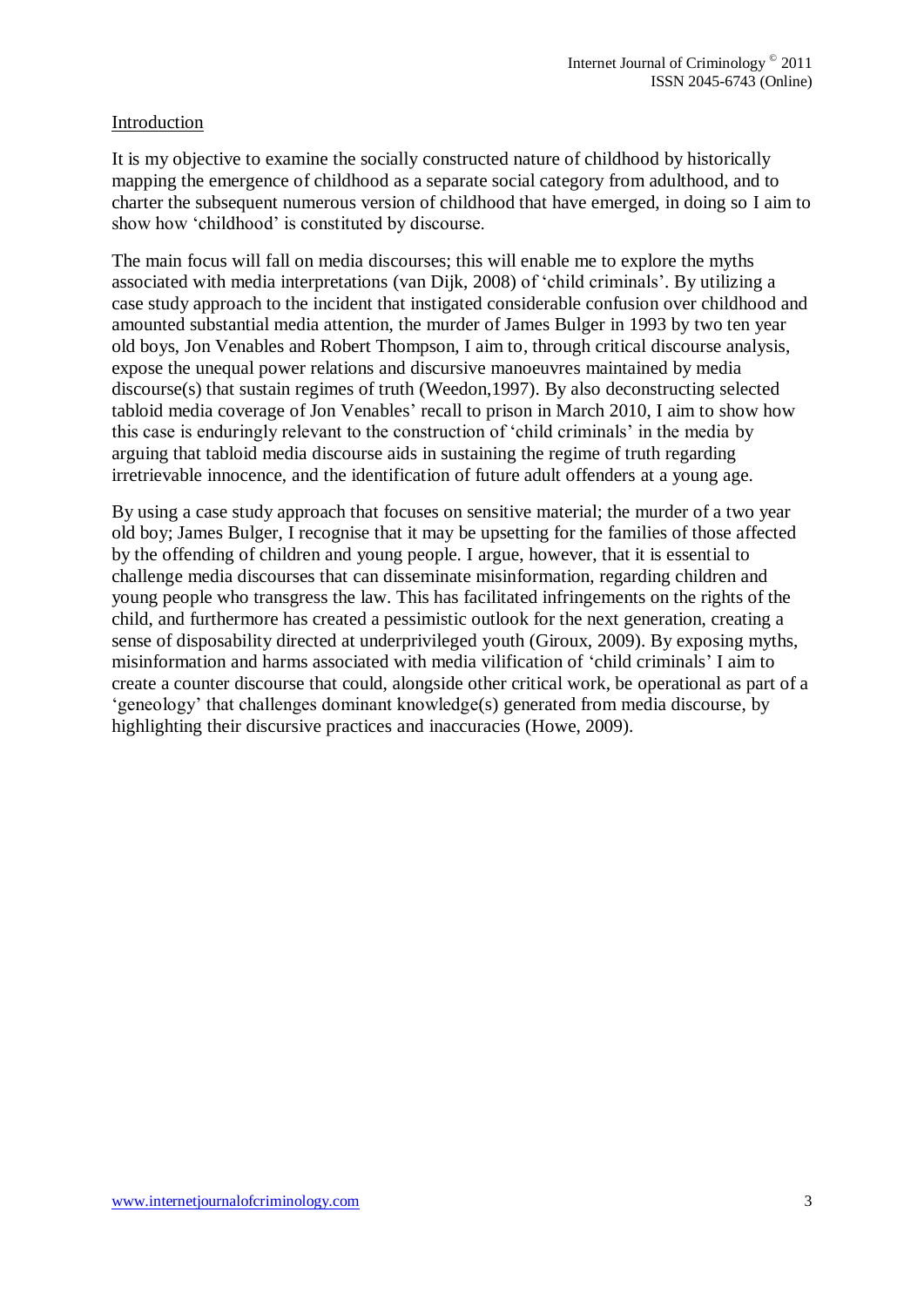## Chapter One – 'Childhood'

This chapter will explore the emergence of childhood as a separate and independent social category from adulthood, in tracing this, this chapter will draw upon the many historical versions of childhood that have emerged and changed over time through the production of knowledge from discourse, it will be highlighted that such versions of childhood are socially constructed according to social conditions of time, rather than such notions being plausible universal states of childhood (Brown,2005), and that these constructions are composed by adults through all social classes (Hendrick, 1997).

This chapter aims to demonstrate how such 'truths' about childhood have real consequences for children and young people who are constructed as 'other' (Brown,2005), those who do not display 'natural', 'normal' and accepted characteristics of appropriate child behaviour. This chapter will, therefore, charter the origins of the youth 'problem' as we understand it today in order to critically problematise the interconnections that have been forged between youth and crime, and how this connection has facilitated intensive punitive treatment of children defined as criminal. This will enable chapter two to thoroughly explore the concept of discourse in order to reveal how it attaches meaning to the subjects it constitutes, setting the foundations that will enable my research to explore how childhood is made meaningful by discourse, and how such meanings are taken for granted as the 'truth' about all children who contravene the law.

The analytical term childhood is problematic in that it is all too familiar to us, we have all been children, know children, some of us have had children, brought them up or taught them. We may assume then that we all know what we mean by child and childhood, however their properties are complex, multiple and elusive and their limits elastic given that there is no universally applicable definition of childhood (Davin,1999:15). The only 'truth' that we unequivocally know is that we are born, we grow older and we die, terms such as 'childhood', 'youth', 'adolescent', 'middle aged' and 'elderly' are social terms that have been applied to the intervening years between birth and death (Brown,2005:5).

Childhood is a lived experience defined in cultural and economic contexts, and so an ideology or character of childhood cannot be universally defined as one thing or another when one considers the inevitable numerous and varying experiences of specific children in specific contexts, furthermore understanding children's own experiences of childhood is difficult to assess (Davin,1999:15). It is therefore important to recognise that our understanding of how children differ from adults varies with time and place. Therefore by looking back at history we can attempt to excavate the many different meanings of childhood that have emerged, the aim of which is to discover how we have now reached a period in time whereby children breaking the law is one of the greatest preoccupations of modern times (Golsdon, 2002:120). Such a history is complex given that there is a dualistic conception of childhood (at risk and a risk) (Goldson,2002:120).

The construction of childhood as a separate category from adulthood had yet to take place at the beginning of the nineteenth century (Goldson,2002). During the eighteenth century children were required to be useful from an early age, often in the form of domestic chores, and outdoor activities that involved agricultural and craft work, children from poor socioeconomic backgrounds were often employed in textile mills in the first decades of industrialisation (Davin,1999:16). Even towards the beginning of the nineteenth century, criminal justice and penal systems treated children who broke the law in exactly the same way as adults, capital punishment, transportation across the seas and detainment in prisons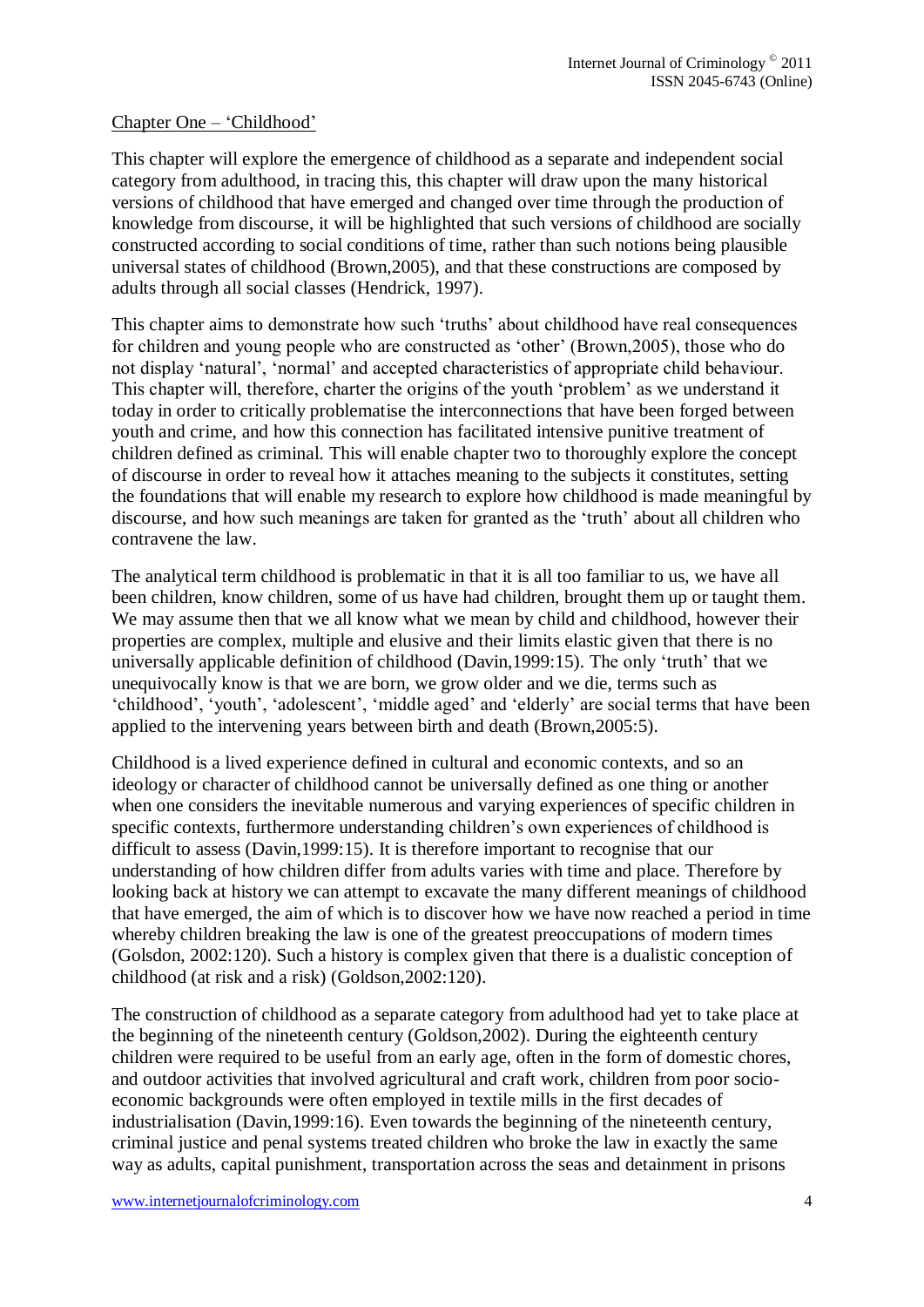with adults, were all penalties used indiscriminately. There were no legal categories that made distinctions between juvenile and adult offenders; the age of criminal responsibility was set at seven years of age (Goldson, 2002). Some concessions were made for infants under this age, it was assumed that up to the age of seven infants should be presumed innocent and incapable of wrong doing, between the ages of seven and fourteen they were presumed innocent unless the prosecution could prove that they could discern between right and wrong, this was a concession made under the principle of *doli incapax* articulated by Blackstone in 1796 (May,1973).

It was in Victorian society that discourses of the delinquent child emerged, developments in the increased recording of juvenile crime largely contributed to this, instigating widespread influential public debate regarding a concern over a perceived increasing problem; this evolved penal and legal strategies to cope with the perceived problem. This can largely be attributed to a period of rapid change during the 1780's to the 1820's, it was a time that was witnessing the early stages of the industrial revolution, combined with the social and political upheaval created by the Napoleonic wars (Hendrick,2006:4). The emergence of childhood as an independent social category, then, is a historical and cultural product, rather than a biological necessity (Brown,2005:8). At any historical moment childhood will be constructed around a complex interplay of competing social, economic and political priorities (Goldson,1997:4).

During this time concerns raised regarding juvenile delinquency initiated a report entitled 'Report of the committee for investigating the alarming increase of juvenile delinquency in the metropolis' this was conducted by studying children in various prisons, it stated that the causes of delinquency were directly related to parental neglect, lack of education, want of employment, habits of gambling in the streets, the severity of the criminal code, violation of the Sabbath, the defective state of the police and the existing discipline regime in prisons (Shore,1999). Parental neglect and lack of religious beliefs, particularly, became the trade mark explanations for the causes of delinquency, they were explanations always applied by middle and upper commentators, to the working classes, who were deemed to be criminally inclined (Shore,1999).

Hendrick (1997:25) suggests that numerous versions of childhood emerged between 1800 and 1880 the Romantic child, the Evangelical child, the Factory child, the Delinquent child and the Schooled child, these were followed by the Psycho-medical child and the Welfare child as life moved from the Victorian era into the twentieth century. All these different versions of childhood can be identified as being reflective of the social conditions of the time. The constructions of childhood in the Victorian age reflected middle class attitudes and obsessions with the notion of childhood; this can be seen in the notion of the romantic child, which presented a somewhat disturbing picture. The discourse of the romantic child imputed qualities of innocence and virtue and an emptying out of childhood sexuality and knowledge, whilst at the same time making that very innocence and virtue sexually charged (Brown,2005:9).

The impact of the industrial revolution had created an immense demand for labour that pushed adult child relations in the opposite direction from the notion of the romantic child, the climate of the nineteenth century and the aggressiveness of new capitalism saw optimistic notions of childhood challenged, notably with the revival of evangelical ideology, which saw the emergence of another construction of childhood; the evangelical child, the belief of original sin, associated with this, articulated the notion that children were polluted creatures in need of redemption (Hendrick,1997). The notion of the factory child was also the inverse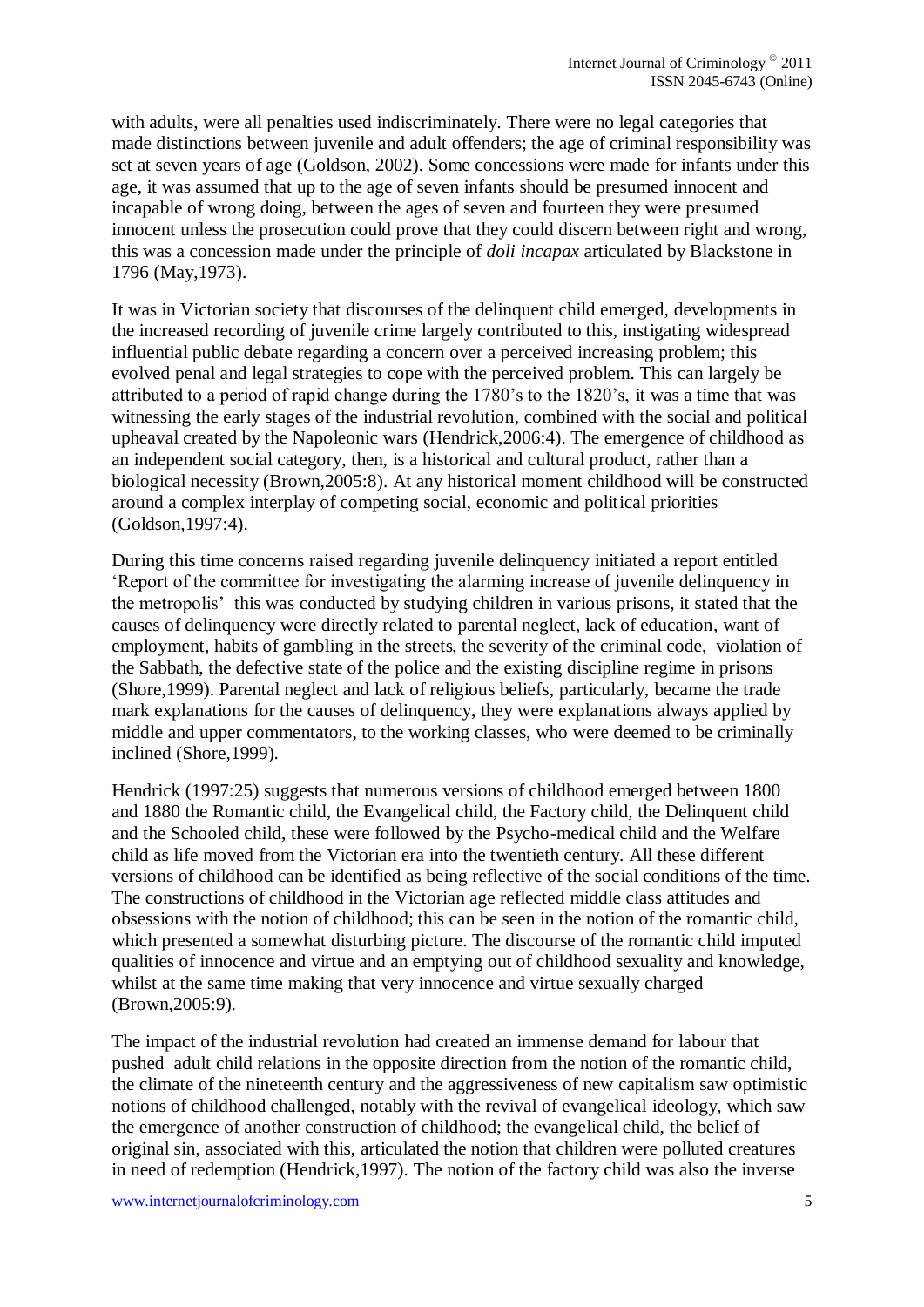of the romantic child, discourses of the romantic child had conceptualised a 'domestic' ideal, where children should be at home under the care of their mothers, this was greatly contrasted by the vast numbers working class children employed in textile mills, as many as eighty percent of workers in English cotton mills were children (Brown, 2005:11).

The Factory Act was implemented in 1833, following philanthropist concerns of the brutalization of working children, it virtually prevented the employment of children under the age of nine years age and vastly limited the working hours of children aged between nine and thirteen, this served to marginalise children from the centre of economic production, and reinforced the notion that children were something 'special' and 'other' (Brown, 2005:12). Furthermore the Act was deemed a success by middle class commentators seeking to improve conditions, however the reduction in working hours had a catastrophic financial effect on working class families who were already struggling, this ultimately impacted on the survival of the child, who would, in many cases, resort to theft in order to feed themselves (Horn,1997).

Rapid urbanisation caused further concerns, as the population increased there were increasingly smaller distances between the houses of the poor and the houses of the wealthy, this for many middle class commentators posed a threat, it initiated fears of the 'dangerous and criminal classes' producing children who would grow up to be the same, and schooling of such children was deemed to be their salvation (Brown,2005). Commentators such as Mary Carpenter clearly linked discourses of deprivation, depravation and social disorder with children of working class families, and this provided for the deeply imbedded notion that such children were in need of discipline, training and regulation in the guise of education (Brown,2005). Therefore we can see that children have been depicted as both vulnerable victims in need of care and protection, but also that they have been perceived as potential threats in need of discipline and regulation, this dualistic conception structured the ways in which children have been perceived from the beginning of the nineteenth century (Goldson, 2002:120).

The passing of the Youthful Offenders Act 1857 cemented juvenile delinquency 'as a distinct social phenomenon' (Hendrick,2006), this discursive framing of childhood provided the link between youth and crime (Brown,2005), and importantly this instilled the notion that children constructed as 'other' could be restored to a perceived 'natural', 'innocent', and 'normal' state of childhood through education (Hendrick, 1997). This saw the birth of reformatory schools, for convicted 'depraved' delinquents under the 1854 Youthful Offenders Act, and industrial schools for the deprived under the 1857 Industrial Schools Act (Muncie,2009)**,** in order to attain willing obedience from the dangerous and perishing classes through a justice/welfare imperative (Hendricks ,2006:5). This reflects what Foucault referred to as 'continuous disciplinary discourse', that formed what he termed to be the emerging 'carceral society', whereby every departure from the prescribed 'norm', not just deviance alone, was subject to surveillance, regulation and control (Foucault, 1977).

The delinquent child, thus, emerged amongst discourses that presented a conflict between innocence and experience, middle class commentators expressed concerns that working class children knew too much, such children were regarded to be; independent, self reliant and advanced in knowledge of evil, all characteristics that were perceived to be the complete opposite of what a child should be (Brown,2005). However, since it was most likely self reliance that determined the working class child's survival, this demonstrates how universalised notions of childhood are wholly inapplicable, since childhood is subjective; life experiences will undoubtedly be varying (Davin,1999). It was, however, the belief of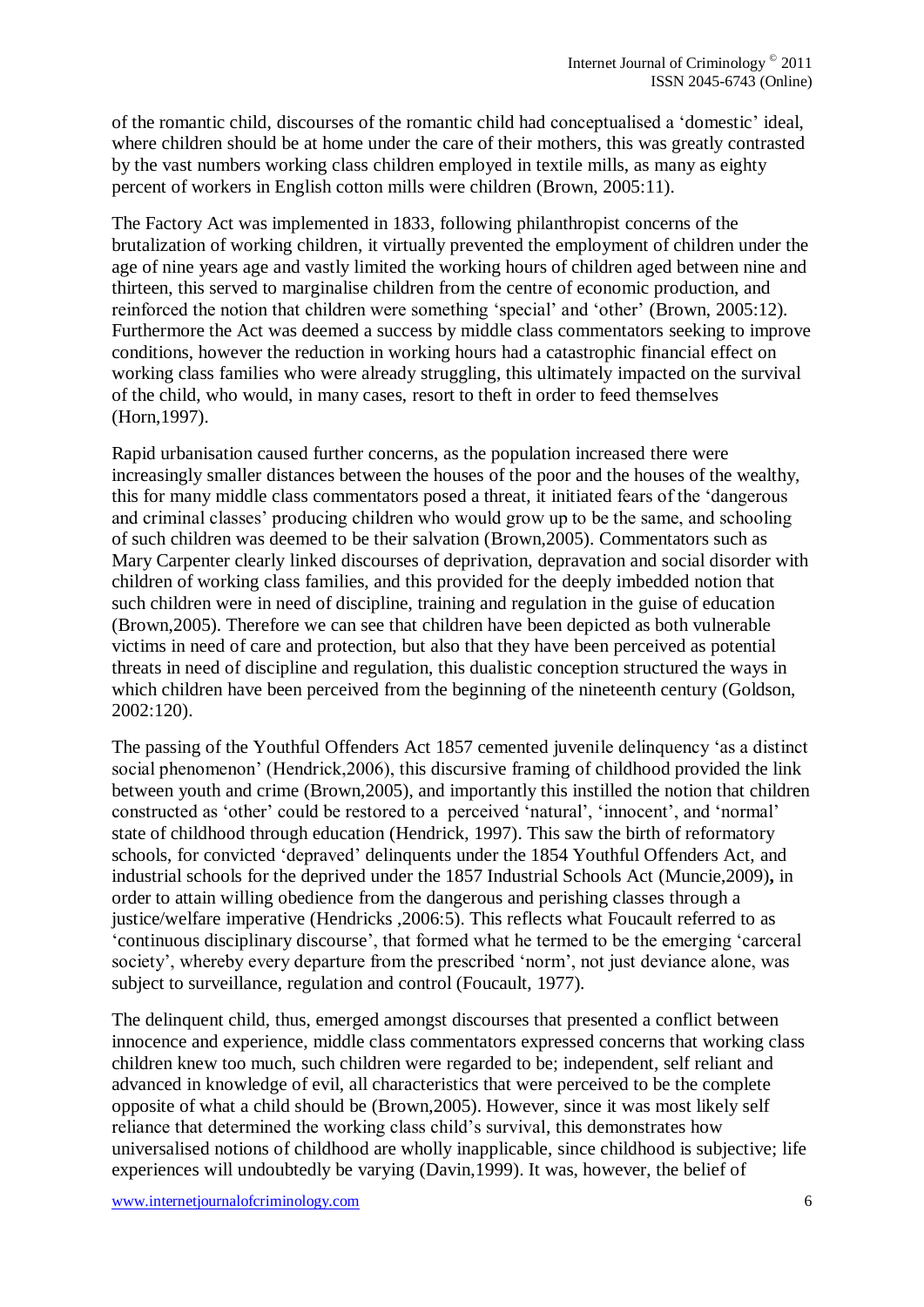commentators such as Mary Carpenter that a child should be 'treated as a child', and should then be brought back to a state of dependence, largely through schooling (Hendricks,1997).

Childhood is always made meaningful by adults; children's own experiences tend to remain unheard, scapegoating children from underprivileged backgrounds, as the locus for the ills of society (Hendrick, 2006). It is important to mention here the gendered assumptions that underpinned understanding of juvenile male and female offending; vastly more boys were committed to schools than girls, however when girls were committed it was due to offences of sexual delinquency, which reflected gendered notions that sexually active girls were 'fallen' (Shore,1999).

The period 1880-1914 saw the emergence 'Hooliganism' from a concern over a statistical rise in juvenile crime, it was a term that emerged to describe the 'loutish' behaviour of the working classes. It was however a clear example of how juvenile delinquency can be created, as Hendrick (2006) argues, largely non indictable offences were counted as crimes, this was a symptom of the adoption of aggressive attitudes by magistrates and police towards traditional working class activities, which in turn produced a high conviction rate (Hendrick,2006). Hooliganism was also associated with discourses on the state of the nation; the rising supremacy of Germany was measured against the poor showing of Britain in the Boer War, and such anxieties were projected onto youth through the construction of 'Hooliganism' (Hendrick,2006). Attitudes towards childhood then are clearly politicised, political contexts are therefore influential in determining how social constructions' of young people and crime are put together (Hendrick, 2006).

By 1918 childhood was well on its way to being conceptually modern, this was broadly shaped by the nineteenth-century notions of Romanticism, Evangelicalism and middle class 'domesticity', childhood has become increasingly defined in relation to educational, medical, welfare and psychological jurisdictions, and was increasingly seen as separate from adulthood. The inter war period saw further developments in the conceptualisation of childhood, largely through Psychology, and Psychiatry in the form of the Child Guidance movement (Hendrick,1997). Psychology placed an emphasis on morality, mental conditions were accorded more importance than economic ones, and the family became centre stage in the promotion of healthy minded children. Delinquent children were therefore deemed to be the products of ineffective parenting, which the mother was deemed responsible for. The association with mental ill health provided for the notion that psychoanalysis could disengage unwanted characteristics of a child's emotional world. Further to notions of individuality and rationality were promoted by stating that children's understanding of the world was not that different from adults, such developments have proved highly influential (Hendrick,1997:36).

The development of Child Guidance Clinics in the 1920's and 1930's were also extraordinarily influential, child psychiatry was consolidated as a distinct realm of medicine; a new mode influential 'expert' knowledge, whereby childhood was given its own set of disorders such as truancy and temper tantrums. The clinics distributed a new understanding of childhood to teachers, probation officers, social works, school attendance officers, doctors and psychiatrists Hendrick (1997), and this served to extend the power of disciplinary networks that would regulate and control (Foucault,1977) the child. The significance of childhood was made visible in three main contexts; the mind of the child, the child in the family and child management. It therefore became the dominant notion that neglected children would become disgruntled agitators, and that happy children would become pillars of that state, this clearly provided a link between delinquency and neglect (Hendrick,1997).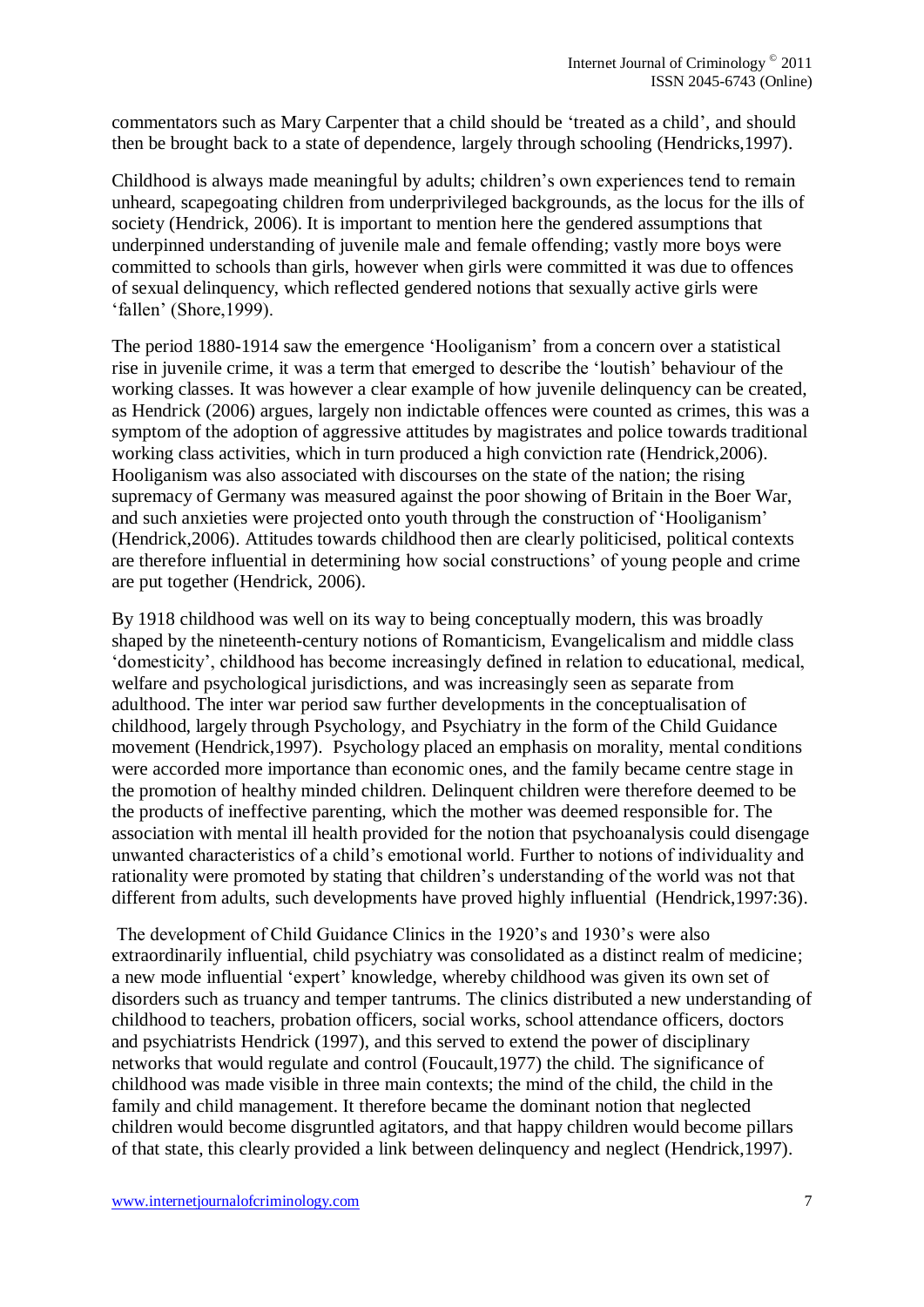The main response to juvenile offenders and vulnerable children at this time was the Children Act 1908, which furthered the link between the neglected child and the offending child. It attempted to reconcile justice and welfare imperatives largely through the introduction of the 'juvenile court', where the notion of rehabilitation had been enshrined through positivistic psycho-medical notions of childhood (Hendrick, 2006). This blurred the distinction the between rescue and punishment of juveniles (Brown,2005) as welfare objectives became legitimate features of juvenile justice system, and offending was understood as merely a personal condition that could be treated (Hendrick,2006). Subsequent legislation; The Children and Young Persons Act 1933, clearly demonstrated the blurred distinction between the deprived and the depraved child (Matthews, 2009) by stating that;

There is little or no difference in the character and needs between the neglected and delinquent child. It is often a mere accident whether he is brought before the court because he is wandering or beyond control or because he has committed some offence. Neglect leads to delinquency (Home Office, 1993:6 cited in Matthews, 1999:151).

The Act did raise the age of criminal responsibility from 7 to 8 (Goldson,2002), but it also provided for the greater use of what Foucault termed 'judges of normality' (Howe,2009**)**, by enabling teachers, parents, doctors and others to provide their knowledge about a child before the court (Hendrick, 2006). This demonstrates what Brown (2005) argues to be; the emptying out of children's lives and the 'filling in' of adult concerns.

The politics of the 1940's initiated the construction of 'the child of the welfare state', here children had two main identities; as a family member, and as a public responsibility (Hendrick,1997:36). This had formulated during the post war period, whereby reconstruction of a healthy population was deemed essential for the stability of the country after years of evacuations that had separated families. The Children Act, 1948 emerged in response to leading figures provided in Child Guidance; and the Curtis report on children in care. Observers had commented that in most care facilities little interest was paid to the individual child, the child was merely one in a large crowd (Hendrick,1997). The Act's main objective was to ensure that child welfare legislation operated in the best interests of the child, children in care were to be restored to their natural parents where possible, this in general reflected the concerns that family breakdown would lead to juvenile crime (Goldson. 2002:126).

In 1963 The children and young person's Act achieved an increase in the criminal age of responsibility, it had been suggested by the Ingleby Report in 1960 that the age be increased to 12 in order to decriminalise elements of the justice process, to achieve a more unified welfare approach, however a compromise was struck at 10 years of age (Goldson,2002).

This 'golden age' of welfare began to tremble towards the end of the 1960's, and as Hendrick (2006) argues, the post war period up to the 1970's was not so much about children, but about youth. This 'youth question' served to provide a means of discussing a multitude of issues; social, economic, political and cultural that arise from social change, the state of the nation was viewed through the perceived condition of its youth (Hendrick, 2006:10). Hendrick (2006: 12) observes; 'by the mid 1970's the image of Britain was of a society in 'national decline, economic problems, racial tensions, discontent with the health and social services, violent personal struggles between left and far-right demonstrators, trade union militancy, the emergence of a so-called 'underclass', and criminality and juvenile 'delinquency- all of which culminated in the 'winter of discontent' of 1978-1979'.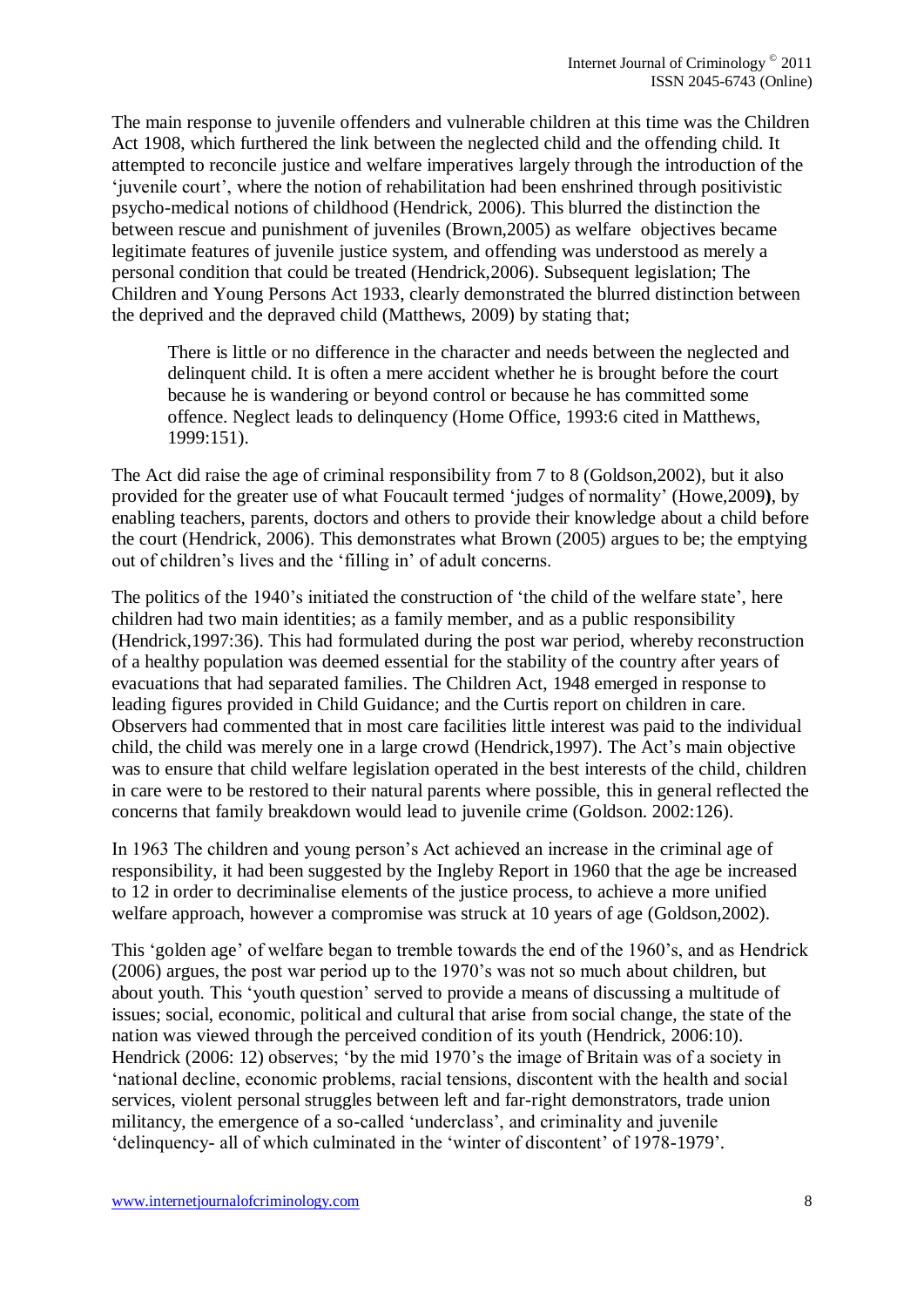Importantly the media had aired their concerns that Britain was 'ungovernable' and this was associated with what was deemed to be the failure of the Labour party soft handed welfare approach. The Conservative party came to power under Margaret Thatcher in 1979, however despite tough talk regarding a perceived decline in public morality, the period between 1982 and 1992 presented a somewhat optimistic picture (Goldson,2002). Diversion, decriminalisation and decarceration produced a remarkably progressive period in the treatment of juvenile delinquency (Golsdon, 1999), which had a real impact on the number of children sentenced to custody (Goldson & Coles, 2005). This was however born out of concerns regarding expenditure as opposed to a real ideological conversion to welfarism (Hendrick, 2006). However as the fortunes of the conservative party began to dwindle, their performance in the opinion polls reflected wider concerns that their attempts to restore Britain to economic stability were failing. During this time Goldson (2002:131) notes that; 'both the media and police were beginning to regularly draw attention to car crime, youth disorder, children offending whilst on bail, and children who they described as 'persistent offenders'.

Such concerns were cemented and supported by an authoritarian backlash in 1993 with the murder of two year old James Bulger, by two ten year old boys; Jon Venables and Robert Thompson. Goldson (2002:131) argues that this incident was shamefully hijacked to serve political interest, furthermore it was used to portray a universal expression of childhood (Jewkes,2004). Populist assumptions and dominant political discourses treated this incident as a phenomenon on which all people could agree (Muncie,2009), the morality of childhood was deemed to be in decline (Brown, 2005).

The historical account documented in this chapter has attempted to charter the social exclusion of children from underprivileged backgrounds (Brown,2005), and to emphasise how childhood and youth are socially constructed categories that have been used by adults as blank canvas' on which to paint their fears. By arguing that childhood is a socially constructed category it is essential to explore the theoretical concept of discourse in greater detail in order explore how the subject of 'child criminals' is constituted (Hall,1997). This is essential to explore how discourse can facilitate the process of 'othering', whereby 'child criminals' are distanced, objectified and consequently receive little sympathy, empathy and tolerance (Mattews,2009:82).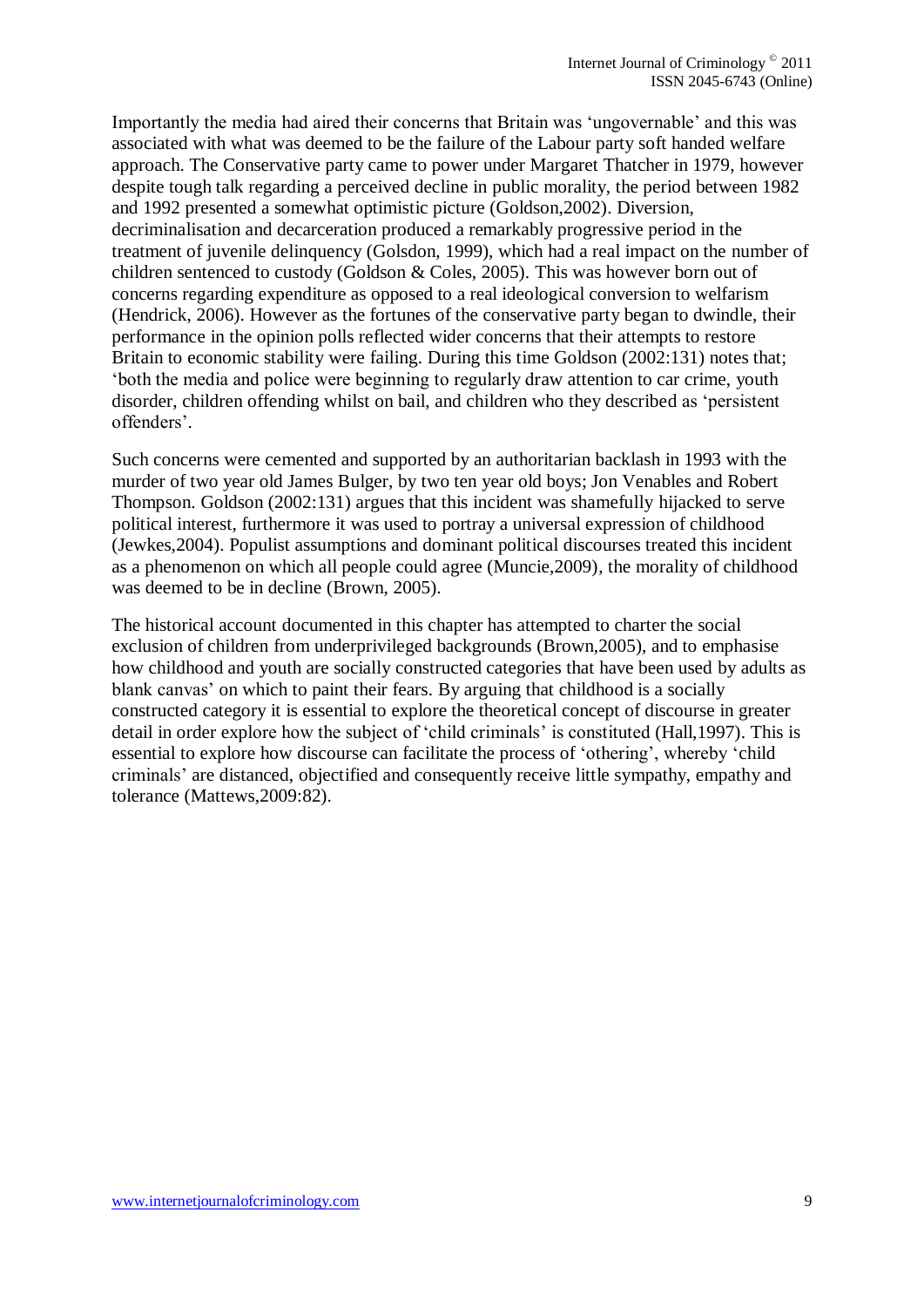#### Chapter Two – Discourse

The aim of this chapter is to demonstrate how discourse is central to the production and reproduction of knowledge (Hall,1997) regarding 'child criminals'. The main focus will be to show how discourse can be used to meet certain ends, namely the exercise of power over children. The majority of attention will be paid to discourses that are defined as dominant due to their tightly bound relationship with power, that enables them to influence behaviour, thoughts and indeed other discourses on the subject of 'child criminals'. It will, therefore, be argued that this influence enables the construction of particular 'truths' on the subject of 'child criminals', and in doing so rules out other discourses on the subject (Foucault, 1980a).

By discussing the concept of discourse this will enable me to direct my research clearly towards exposing unequal power relations that are created by the production of knowledge from dominant (media) discourses (Hall,1997), which undoubtedly has severe consequences for all children who enter the Criminal Justice System (CJS).

Discourse involves 'real' things, such as spoken words in a conversation, or words in letters exchanged between people (Yates, 1998). Discourse can also be understood as a set of ideas, concepts and rules about how individuals think and talk about a given subject, as well as group, institutional and/or cultural thinking and talking about a given topic. Talking and thinking (discourses), therefore, are defined as knowledge about a given subject. Discourse can be understood as a socially or culturally defined system of knowledge (Yates,1998). To fully demonstrate what knowledge encompasses Jäger and Maier (2009) state that it refers to a variety of elements that account for human consciousness, in other words; it is the *meanings* that humans ascribe to the many factors that shape the world they live in, the meanings that they attach to their world helps them interpret and make sense of it. The concept of discourse can, therefore, be understood as not just expressions of social practice, not just mere words, but discourse(s) can be used to meet certain ends, this is namely the exercise of power (Jäger & Maier, 2009:35).

For Foucault the concept of power was tightly bound to discourse, power refers to a whole series of functions that are capable of influencing behaviours or discourses. Discourses, therefore, exercise power in that they rule in certain ways of talking and thinking about a subject (Hall,1997), they institutionalize and regulate talking, thinking and acting (Jäger & Maier,2009), they constitute and govern individual subjects (Weedon,1997). Discourses, therefore do not exist in simple 'bipolar' relations of power and powerless, they are tactical elements, strategies of manoeuvres that take particular forms in particular societies (Foucault,1998), organized for example through relations of class, race, gender, age and religion (Weedon,1997:107). Discourses, therefore, are sites of conflict over how social relations should be constituted and social control should be exercised, discourse has important implications for how individuals are governed since they transmit and reinforce power (Weedon,1997). Knowledge and power, then, are inseparable, power cannot exist without knowledge and vice versa and discourse is the place where they meet (Howe, 2009).

Discourse is clearly then not just a linguistic concept, it is also about practice/action. Discourse defines a subject, it creates objects of our knowledge and can therefore influence how we react and act (Hall,1997). For Foucault power is linked to the growth of (new) knowledges, e.g. medicine, criminology, psychology, and pedagogics (Smart,1989). The growth and expansion of such knowledges does not just reflect reality, discourses shape and enable social reality, without discourses social reality would not exist (Jäger & Maier,2009). This point may at first appear confusing in that it may appear to infer the idea that nothing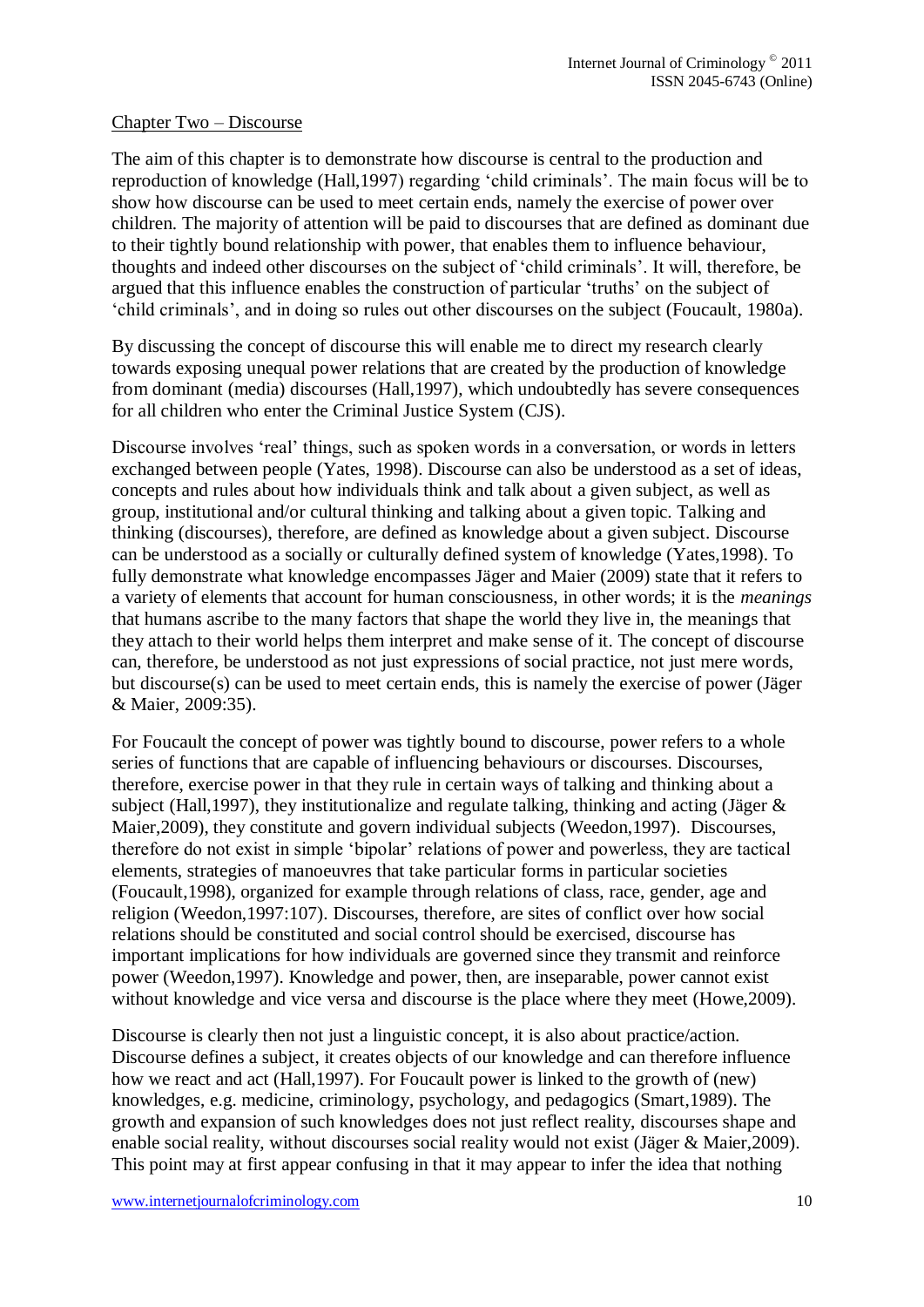exists outside of discourse. To clarify, Foucault argued that there would be no *meaning* outside of discourse. Foucault did not argue that all things cannot have a real material existence in the world, what he strongly argued was that nothing has any meaning outside of discourse (Foucault,1980b).

Discourses are not just ideologies they produce subjects and reality in particular social contexts, with the aid of co-producers and co-agents of discourses. Such agents are able to do this as their involvement in discourse enables them to have knowledge at their disposal; therefore they are active in aiding the production of 'reality' by attaching meaning through discourse. Discourse is therefore not an ideological theory, discourse deals with material realities not ideas (Jäger & Maier,2009). The *power* of discourse is that it creates *objects of our knowledge*; it creates statements that can be said about a particular subject, this ultimately determines how people interpret the reality of a subject, which will in turn structure further talking (language) and acting (practice). Therefore there are two functions of discourse; firstly discourse constitutes individual and collective subjects by forming individual and collective awareness about (a) given subject(s), and secondly that the awareness (consciousness) generated about a subject determines action (Jäger & Maier,2009).

Discourse and knowledge are tightly bound to power, they are constantly employed to regulate and control the conduct of others. Therefore by determining action *all* discourse has a discursive aspect (Foucault,1980b). Discourse never consists of one text or one source, discourse that is characteristic of talking about a given subject will appear across a range of texts and a range of institutional sites within society, when they share the same style; support the same strategy they belong to the same discursive formulation (Hall,1997). Such discursive formulations can lead to a 'solidification of knowledge' which grants discourse sustained effects (Jäger & Maier,2009), by informing every day discursive practices/actions that can result in the illegitimate use of power. Such abuse can result in a violation of fundamental norms and values in the interest of those with power, placing the interests of those without power in jeopardy; power abuse can be understood as the violation of social and civil rights of human beings. This abuse, however, often attains legitimacy, this equates to discursive domination whereby disinformation, manipulation, stereotyping and prejudice are rife, and this undoubtedly leads to social inequalities given that discourse influences social interactions and action (van Dijk, 2008:10).

Discourses, therefore, always constitute knowledge, they are far more than a means of creating meaning; they constitute and govern the minds and bodies of individuals. For Foucault, this is always part of a wider network of power relations, power relations that govern (Weedon,1997). For Foucault power can be likened to a network, as Hall (1997) argues to some extent we are all caught up in its circulation, whether as the oppressed or oppressor (Hall,1997). Foucault stated that the ability of knowledge/power to circulate inevitably means that it permeates all levels of society, it can be found at every site of social life; in the private sphere of the family, whether this be a parent exerting power/dominance over a child, surveying and regulating their behaviour, and indeed in the public spheres of politics, the economy and law, this Foucault termed the 'micro-physics of power' (Hall,1997). Therefore power is not a commodity that can be possessed by a particular class of people it is widely dispersed, this is central to understanding Foucault's notion of the disciplinary society; the growth of new knowledges has created new modes of surveillance extending the reach of population control and regulation (Smart,1989).

The most powerful discourses in our society have firm institutional bases, law, medicine, education and in the organisation of the family. The most powerful discourses are termed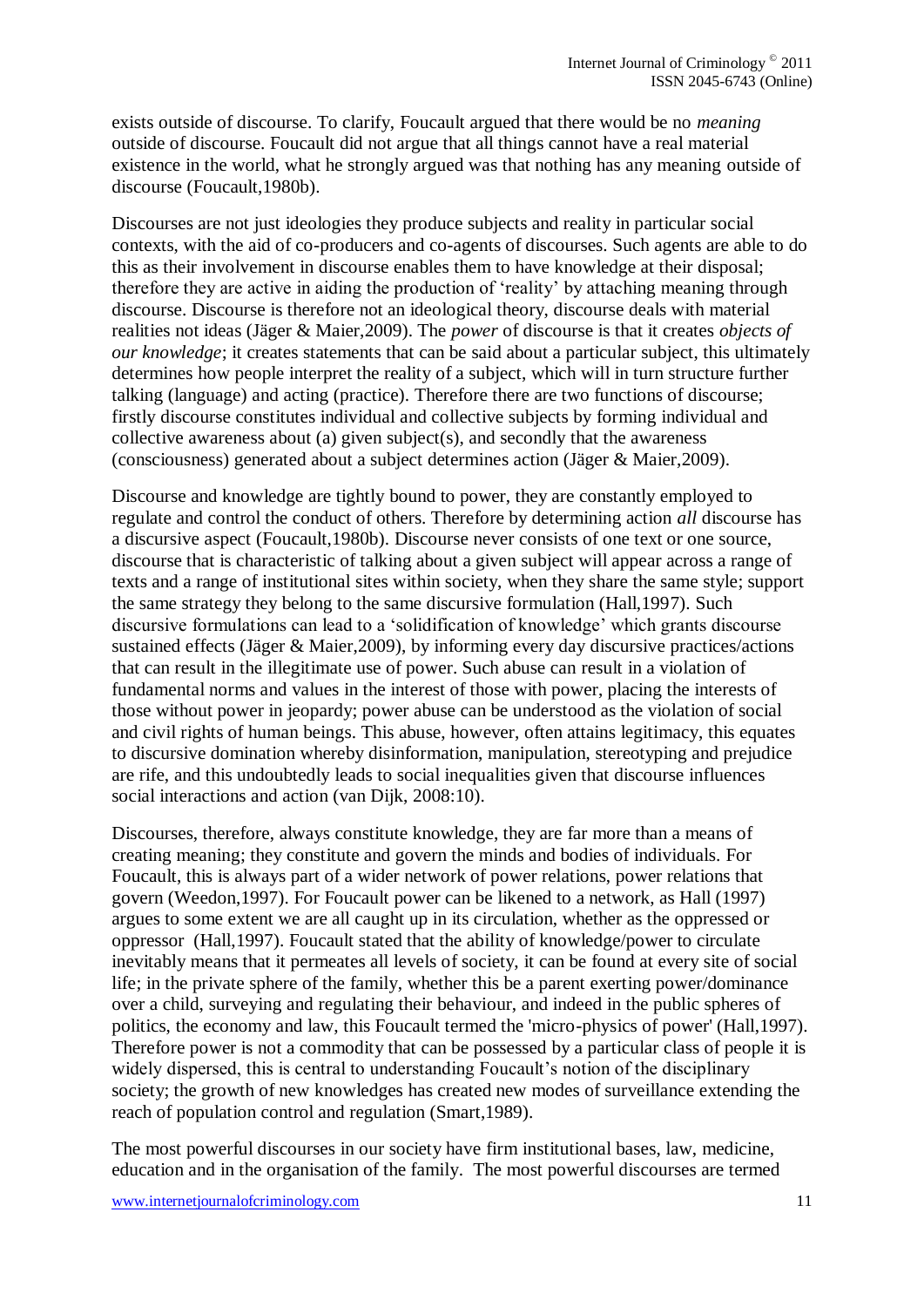'dominant discourses', they are often sites of contest themselves (Weedon,1997), for example; since the nineteenth century we have seen the growth of discourses of children at risk, and of children and young people that are a risk to society (Brown,2005). However notions of risk have predominated to the point where words such as crime, delinquency and anti social behaviour immediately provoke associations with children and young people (Muncie,2009), this has resulted in a total panic about children and young people and this has indeed provoked harsh responses to those who break the law (Brown,2005). Discourses, therefore, become the instruments and effects of power (Weedon,1997) and it is these discourses that are of particular importance regarding the construction of 'criminal children'.

Discourse produces the subject via discursive practices (Hall,1997), for example; as we saw in chapter one, the emergence of criminal children and young people as a progressive and expanding risk can only make such an emergence within moral, political and legal discourses that voice particular notions of risk, danger, loss of control and loss of innocence. This is central to the repackaging of youth, whereby discrete panics surrounding small groups of 'criminal' children has now been replaced by a discourse of 'total panic' about children and young people, whereby innocence, purity and morality in society are deemed to be under constant siege, and this has created the perception that the only way to salvage such qualities is by extending the authoritarian regulation of children and young people (Brown,2005).

Therefore the sustained effects of 'dominant discourses' in creating reality is crucial, particularly how they exert power over other discourses rendering them less credible, and how they claim to speak 'truth' and exercise power in a society that values this notion of 'truth' (Smart,1989). Foucault spoke of two kinds of knowledge, dominant and non-dominant discourses (subjugated knowledges), those that are awarded a lesser status (non-dominant) are not seen as common sense, they are not hegemonic, they are buried or disqualified (Foucault,1980a). Buried knowledge refers to masked academic discourse, knowledge that is not dominant, for example; Critical Criminology is subjugated by positivistic mainstream academia. Disqualified knowledge refers to non-academic knowledge, often determined as naive and uneducated as it is given by the powerless (Foucault,1980a). Therefore a claim to an expert status, often rooted in the natural sciences, becomes the acceptable 'truthful' knowledge, and this claim to an absolute 'truth' can only exist within discourse (Hall,1997).

Knowledge linked to power not only has the authority to assume truth, but also has the power to make itself true, once it is applied to the real world it has real effects, and in that context it becomes 'true' (Hall,1997). Knowledge can at a given time, therefore, regulate the conduct of others by claiming a 'truth' about certain behaviours, discourse can therefore constitute the subject (Hall,1997). For example; Jewkes (2004) argues that in 1993 children became regarded as evil monsters capable of committing the most depraved acts, this she argues was due to mass media reporting on the murder of two year old James Bulger by two ten year old boys, the media presented the two children as rational and adult like who were fully capable of making informed decisions. For Jewkes (2004) they were used to portray an example of a (perceived) general moral decline of children and young people, which indeed instigated a moral panic (Cohen,2003**)** as to the state of childhood and in the following years this inspired punitive legislative responses to children in conflict with the law (Jewkes,2004).

Therefore what we know about certain subjects, at a given time, has a bearing on responses to it, knowledge does not operate in a void, it is put to work through strategies of application in different situations, historical contexts and institutional regimes (Foucault,1998), for example; to examine punishment one would have to examine how power and knowledge has created the notions of crime and the criminal, and to examine the effects of power and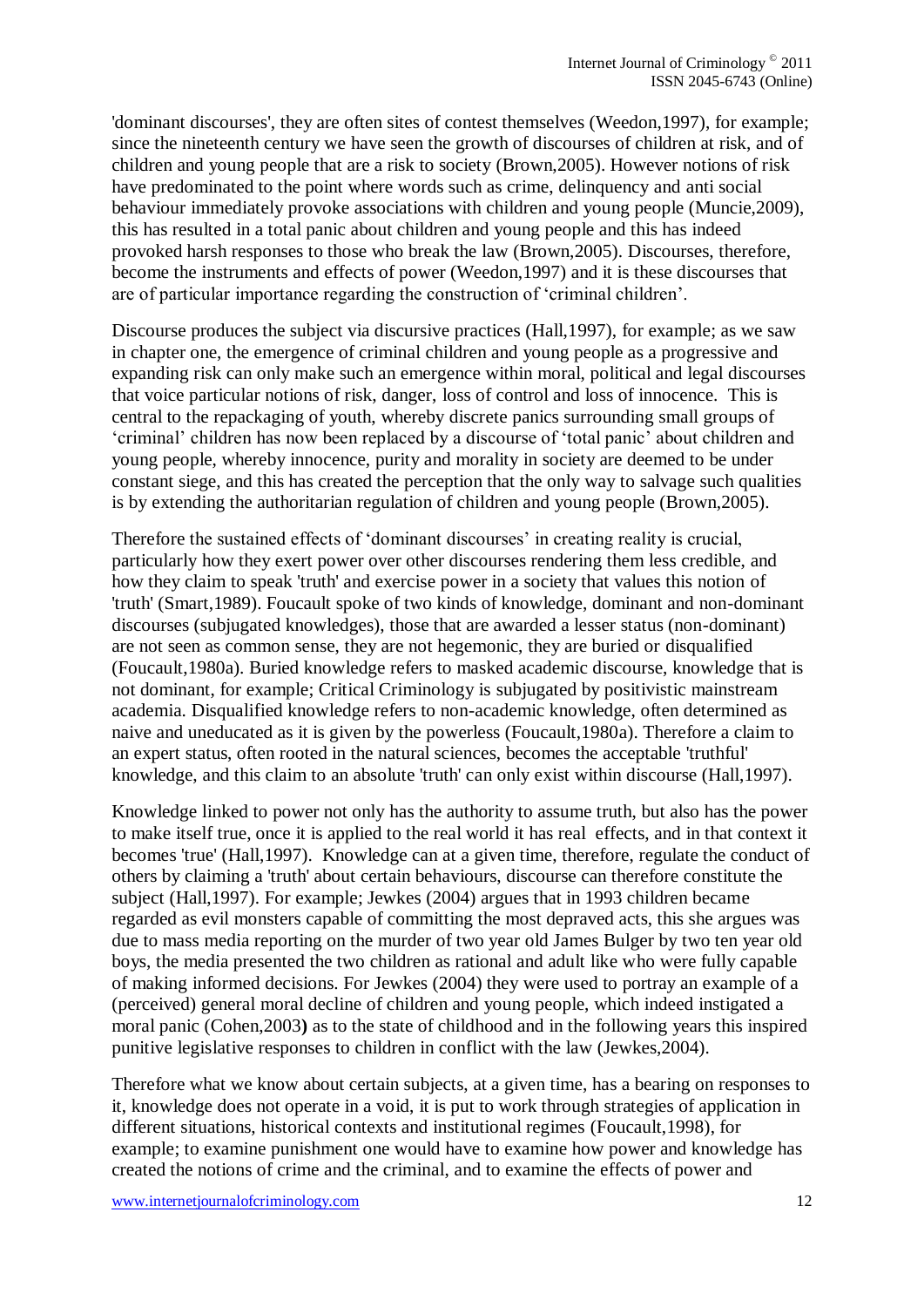knowledge on the punisher and punished, also importantly how this has been set in motion historically in particular regimes of punishment, namely prisons (Hall,1997). Foucault, therefore, spoke not of how the 'truth' of knowledge is absolute, a truth that remained and was consistently maintained throughout time, but of discursive formulations that sustained 'regimes of truth' (Hall,1997). Hall (1997) provides us with a notion to consider; that it may or may not be true that children brought up in single parent families will inevitably be delinquent, however if such a statement is believed by the vast majority, the real and inevitable consequences for parent and child will be punishment, the statement therefore becomes 'true' in terms of its *actual* consequences that impact on the lives of those defined as problematic, even if the statement cannot be unequivocally proven (Hall,1997).

Each society has its 'regime of truth', general politics of truth or discourses that accept and sustain its regimes of truth, each society will have mechanisms for determining what are and what are not false statements, and will have producers; those who can be charged with saying what is true. Foucault termed such people 'the judges of normality', commentators that can claim an expert status over a particular subject area, for example; psychiatrists, lawyers, teachers and biologists (Howe,2009). If discourse determines what people think, and what people think determines what action(s) they will take, it is crucial for those in power to control discourse in the first place, this is achieved through control of discourse contexts, those in power may, for instance, decide who can participate in commenting on an event, when and where they can, and with what goals (van Dijk, 2008). Therefore access to discourse is regulated by those in power, which is importantly the case with the mass media; specific articles by certain authors will be selected for print, particular arguments on a political or social situation will be accepted and taken seriously, and in doing so powerful media sources (enhanced by global access) may obliterate other smaller and less well financed forms of media that voice different opinions (van Dijk,2008). Problems then arise for those who want to critically study complex and powerful organisations; we can critically analyze a news report, a text book or article, but few have access to interactions at the top e.g. cabinet meetings and the editorial meetings of a news paper, which are obviously the sites where the most influential discourses are constructed (van Dijk,2008). Therefore gathering information can be an ongoing process of negotiations, furthermore 'gate keepers' of information may be positioned at various levels within an organisation further slowing down and inhibiting access which obstructs critical analysis (Walters,2003).

In making claims to truth discourses demonstrate their inevitable conservatism, their time is invested in maintaining particular claims to truth and this reveals that they are hostile to change (Weedon,1997), however it should always be kept in mind that in the long term powerful groups and politicians can achieve changes in discourse however, as stated, it is those with greater power over discourse that can generally achieve change(s), given that they have privileged access to greater financial resources and the media (Jäger & Maier, 2009). However not all discourses have social power and authority that come from secure institutional locations, yet in order for such discourses to have an effect they must at least be in circulation, such discourse may be marginal but it can be a site of resistance (Weedon,1997), it can challenge existing social order or criticize state policy and practice in ways that influences decision makers (Walters,2003).

www.internetiournalofcriminology.com 13 Therefore it is important that criminological scholarship detaches the power of truth from the forms of hegemony in which it operates (Foucault,1977), this means that resistance can identify power and knowledge complexes, revealing injustices created by government regimes (Walters,2003). Resistance can lead to discourse reversal, this has important implications for the power of discourses it wishes to overturn, namely dominant (hegemonic)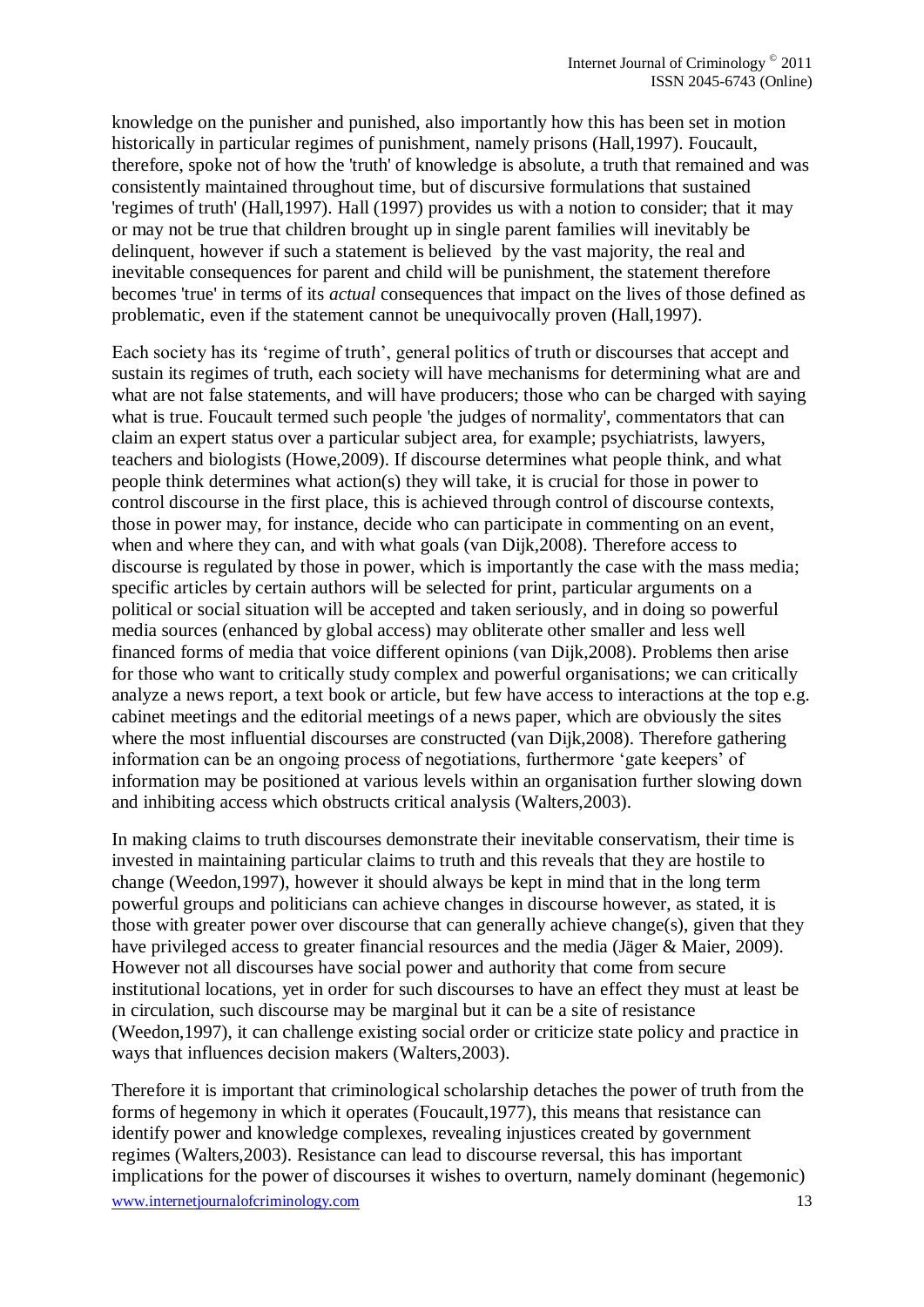discourses, such discourses can therefore be contested, and although reverse discourse is often pushed to the side/subjugated, a revival of subjugated knowledges, or as Foucault termed it 'an insurrection of subjugated knowledges' can provide a platform for resistance and change (Howe,2009), new language that can inform practice/action (Hall,1997). This also shows how discourse can have positive power relations as Foucault argued, and how such discourse(s) perform(s) critical work that can be brought together in a 'geneology', a term that Foucault applied to the union of erudite and local memories that can establish historical knowledge of struggles, and can tactically be used today (Howe,2009:90). Such genealogies can 'desubjugate' side lined knowledges and allow them to be capable of opposing coercive dominant discourses routed in science (Howe,2009). Thus an analysis of discourses that constitutes, governs and thus exercises power over individuals, namely children, can provide a platform for change, by revealing their discursive practices, highlighting the real impacts on the lives of those governed by it, discourse can and is a site of contest and resistance (Howe,2009).

Therefore to conclude; knowledge is a site where power is exercised and where power is exercised knowledge is produced, the development of 'regimes of truth' are ultimately disciplinary networks (Foucault,1977). These concepts are of central importance in mapping the penetration and regulation of the social world of children over time (Scraton,1997).

Discourse(s) exercise(s) power over children, the application of power/knowledge can be considered the most important aspect, it is central in maintaining and reproducing notions of childhood, namely what is a child and, therefore, how children should behave (Scraton,1997). This furthers and expands the regulation and control of children's behaviour through disciplinary power that is taken for granted and, therefore, has attained legitimacy through its effective and subtle coercive capacities (Foucault,1977). This has undoubtedly placed the interests of children secondary to that of adults across all institutions in the private and public spheres of society (Scraton,1997:164). Such discourses then, as stated by Foucault, can be said to belong to the same discursive formulation, and undoubtedly this has *real* consequences regarding the government of all children (Scraton,1997).

This chapter has explored how discourse attaches meaning to the subjects it constitutes, setting the foundations for the following chapter, which aims to explore how the ideological use of mass media discourses can be central in perpetuating dominant notions about 'child criminals', which facilitates the process of 'othering' whereby 'child criminals' are distanced, objectified and consequently receive little sympathy, empathy and tolerance (Mattews,2009:82).

The process of 'othering' was widely demonstrated by the media treatment of John Venables and Robert Thompson in 1993, in response to their involvement in the tragic death of James Bulger, whereby the boys were constructed as adult like 'monsters' through dominant discourses rooted in individual pathology (Jewkes,2004).

Chapter three, thus, endeavours to unpack media discourses by utilising critical discourse analysis (CDA), in order to reveal the *real* consequences that the discursive framing of this extraordinary event has had on children who break the law, and to consider the enduring relevance of this event, by exploring the impacts it continues to have.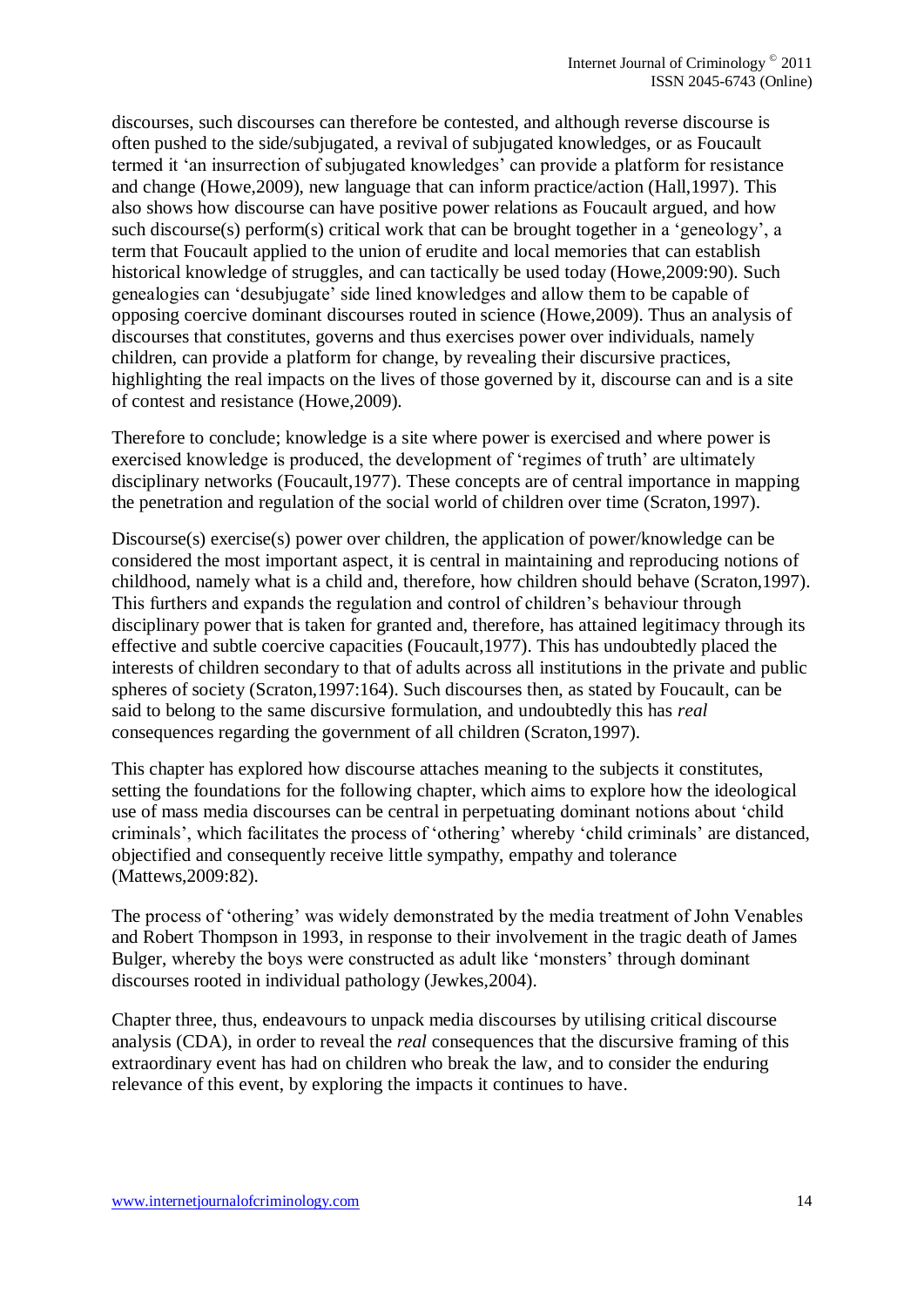## Chapter Three – 'Child criminals' in the media: an analysis of media constructions of 'child criminals' and a critical analysis of the consequences

The intention of this chapter is to show how common sense assumptions, articulated by media commentators, are riddled with misinformation and inconsistencies (van Dijk, 2008:18); they facilitate the perception that children and young people's offending is extensive and of a serious nature. This false perception has resulted in what Brown (2005) terms as a 'total panic' about children and young people, who are deemed to be potential risks in need of constant regulation and control. Such common sense notions dominate and become, what Foucault termed, 'regimes of truth', to which the majority of people subscribe (Hall,1997). It will be argued that this consensus can be attained through the ideological use the mass media, whose actors are central in producing and disseminating knowledge about 'child criminals' (Jewkes, 2004). Such knowledge can be used to express concern, facilitate hostility and seek consensus on matters in order to legitimate harsh responses to children who break the law, common sense then clearly performs an important ideological role in relation to the maintenance of hegemony, by arguing this, this chapter will draw on Stuart Hall's concept of Authoritarian Populism (AP) (Hall,1980).

Critical Discourse Analysis (CDA) will be utilized, largely focusing on tabloid media discourse due to their wide readership and tendency to engage in sensationalist reporting (Jekwes,2004), to expose the unequal power relations that are produced from media discourses. A case study approach will also be utilised, focusing on the case of two ten year old boys, Jon Venables and Robert Thompson, who were tried in an adult court for the murder of two year old James Bulger in 1993 (Scraton,2007). It will also be argued that this specific case is still relevant to perceptions of child criminals. Jon Venables extensive presence in mass media coverage in March 2010, for child pornography offences, has served to remind us how this event has not faded from the public's awareness and, therefore, how this awareness may continue to aid in constructing dominant notions about 'child criminals'. CDA of media coverage in 1993 and 2010 will be conducted in order to reveal discursive formulations that aid in sustaining 'regimes of truth' (Hall,1997), which undoubtedly results in severe consequences for all children who transgress the law.

The media provides a key location from which discourse takes place, and is amongst the most powerful forces in shaping public awareness about 'child criminals'. (Jäger & Maier, 2009:48). State actors cannot directly command the precise nature of public consciousness; they cannot directly tell people what to think. Views expressed on particular topics will be constrained and structured, inhibiting the voices of some whilst allowing others to be heard, this can result in the 'reproduction of dominant ideologies' that create substantive bases in 'reality', to which the public continuously refer, this regulation is, therefore, discursive as it provides a particular way of talking about a given subject (Nixon,1997:302) which rules out other opinions on matters (Hall et al,1978:41).

Statements by key spokespersons through the media form a central platform for the construction of 'child criminals' (Hall et al,1978: 41-42), selective representation is a central process in this construction since there are many possible ways in which meanings about the social world are constructed, it is profoundly important to acknowledge who and what are continuously represented in media discourse, for what we know about society depends on how things are represented to us, and this in turn informs action; what we do and what policies we are prepared to accept (Hall,1986:9).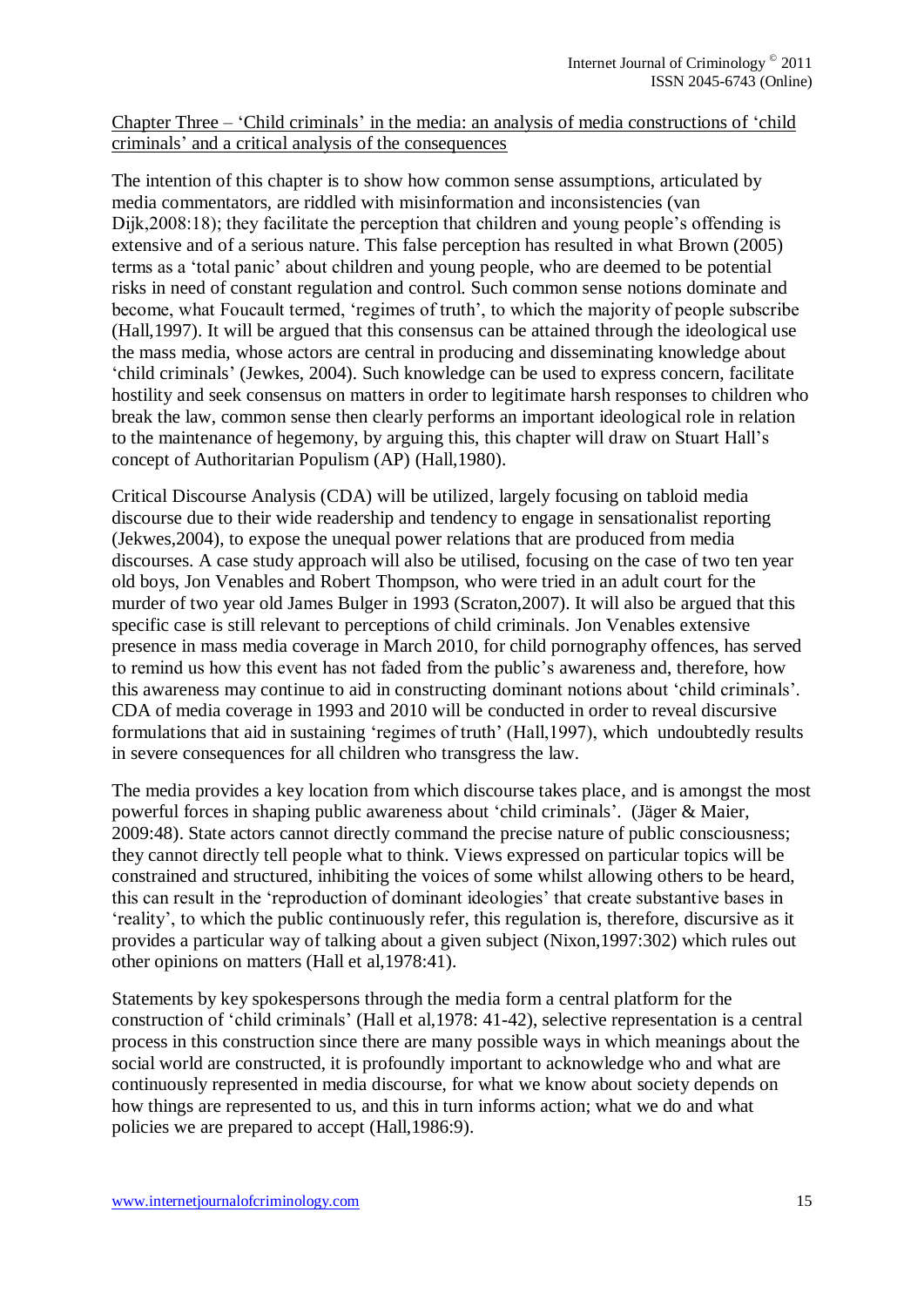Media portrayals of children's involvement of crime, is thus, central in creating and reinforcing public perceptions of childhood, while this undoubtedly has consequences for children, individually and collectively, its source lies within a broad context of media and political concern over a perceived break down in law and order. Media treatment of children relies on simplistic generalizations whereby children are deemed to be at risk as victims, or as risks to adult order (Davis & Bourhill, 1997:29-31).

In chapter one we observed that there have been considerable confusions and mixed messages about childhood; nobody can be precisely sure of exactly when childhood is left behind and when adulthood starts (Jewkes,2004), we also observed that reactions to children perceived to be at risk and those who are deemed to be a risk are born of the prevailing political climate (Goldson,2002:130).

The confusion over childhood remains in contemporary Britain and is clearly exemplified in the case of two ten year old boys, Jon Venables and Robert Thompson, who were tried in an adult court for the murder of two year old James Bulger in 1993. Jewkes (2004:89) argues that this case instigated the perception that children could be adult like 'evil monsters' capable of committing the most depraved acts.

The involvement of children in serious crime is extremely rare, despite this the case amounted extensive media coverage (Davis & Bourhill,1997:45), and was a watershed in public perceptions of childhood, as well as in English law (Jewkes,2004). The early 1990's saw the development of an extensive authoritarian backlash in juvenile justice policy, the tragic death of James Bulger was one element in the process of securing this authoritative backlash (Goldson,2002). The case was represented in media discourse as evidence of a deepening crisis concerning the lawlessness of young people, and as Davis & Bourhill (1997:46) argue, the case soon became a metaphor for a structural, creeping malaise infecting the roots of British society. Childhood became redefined in almost exclusively negative terms (Jewkes, 2004:91). The word child became associated with a range of emotive and troubling connotations that had previously been reserved for terms such as 'youth', 'juvenile' and 'adolescence', such connotations are generally negative, such as; irresponsibility, dangerousness and even innate evil (Jewkes, 2004:91).

For the most part media discourse was highly sensationalist constructing Venables and Thompson as 'monsters', 'freaks', or simply as 'evil', such notions were given credence by those in positions of power (Franklin & Petley,1996:139). The trial judge Justice Morland described the murder of James Bulger as 'an act of unparalleled *evil* and barbarity' (Griffiths & Baldwin, 1993). This description is reflective of the general unwillingness to engage with anything other than populist 'common sense' assumptions that collectively aided in the demonization of Venables and Thompson (Franklin & Petley,1996,:139). This hatred and condemnation of the two boys was projected onto all children, this can be highlighted by utilizing CDA of The Times, on the  $25<sup>th</sup>$  November 1993;

Popular reaction to the behaviour of James' youthful killers has been conditioned by the belief, prevalent since the Victorian era, that childhood is a time of innocence...But *childhood has a darker side* which past societies perhaps understood better than our own...children should not be presumed to be innately good. In the lexicon of crime there is a *metaphysical evil*, the suffering that humans cause each other; and there is *moral evil*, the *choice* of vice over virtue. *Children are separated by necessity of age from none of these* (The Times, 1993 cited in Franklin & Petley, 1996:139).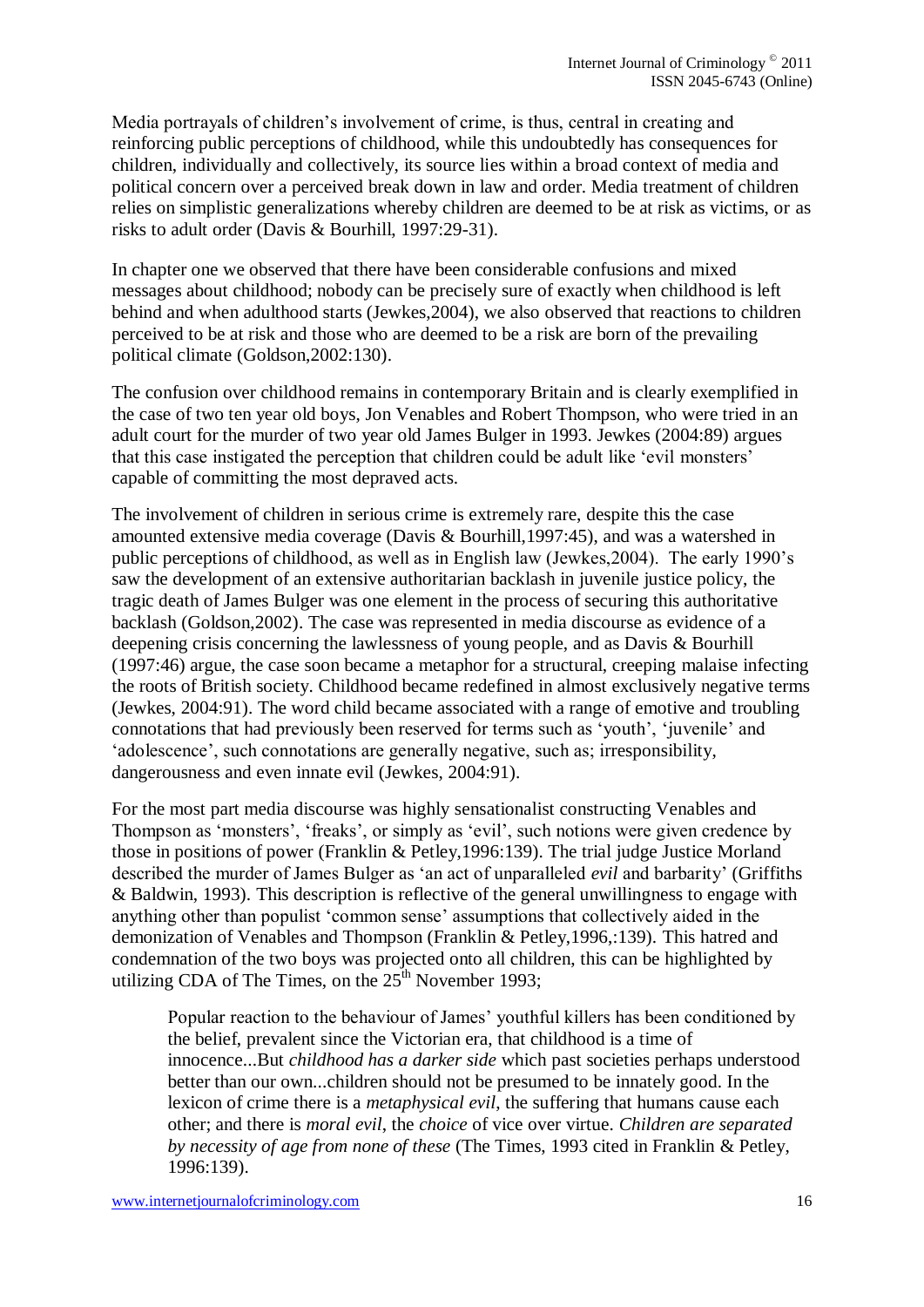This emphasises the notion of choice, which was essential for the subtle process of 'adultification' (Jewkes,2004), whereby interconnecting political, legal and media discourses sought to prove Venables and Thompson's guilt by presenting them as rational and adult like by stating that children are capable of all the *evils* that adults can exhibit and, thus, age should not preclude them from the same punishments that adults receive for criminal behaviour. This assumed rationality placed an emphasis on Venables and Thompson as mini adults, who were decidedly malicious in the choices they made (Franklin & Petley, 1996).

When such sentiments are embraced It is not surprising that England and Wales currently have one of the lowest ages of criminal responsibility at 10 years of age, in other European Countries this varies from 12, 14, 16 and even 18 (Muncie,2009). This arguably shows a complete lack of consensus over the criminal responsibility of children, and further shows how universally applied notions of childhood are wholly ineffective, since the experience of childhood is subjective, it will vary for each child. It is then important to consider that the individual child may indeed be able to determine right from wrong, but this does not necessarily indicate that they are able to fully comprehend the consequences of their actions. This point is central to how Venables and Thompson were deemed rational actors from statements given by 'expert' witnesses that passed judgement on intellectual maturity, not mental disturbance, which ultimately determined that they could discern right from wrong (Jewkes, 2004).

In addition to this most of the evidence provided at their trial in many other European countries would have been deemed inadmissible, evidence such as; family background, relationships with teachers and peers, and their psycho-socio-sexual make-up. Of particular note is the fact that at 10 years of age they would have in many other European countries been considered far too young to be tried at all, let alone in an adult court (Jewkes, 2004). The boys were, however, detained for nine months without counselling or psychological support on the lead up to their trial (Scraton, 2007:106).

The majority of media discourse resolved to document how the boys felt no remorse for the child they had murdered; this instigated a retributive agenda from the construction of the boys as rational and 'evil'. The retributive agenda was heavily focused upon when the boys were sentenced (Franklin & Petley, 1996), perfectly exemplified by The Daily Star's response, on the 25<sup>th</sup> November 1993, when they ran the headline 'How Do You Feel Now You Little Bastards' (Jewkes, 2004:92).

Within months James Bulger's Death became a catalyst for the consolidation of an authoritarian shift in youth justice, that was replicated throughout all institutional responses to children and young people, carrying media approval and adult consent, which arguably was representative of the Thatcherite agenda of the 1980s (Scraton,2007:111). The media sustained a discursive theme, whereby the penal system was constantly argued to be too soft; it demanded respect for the right of criminals, not victims. For example the Lancashire Evening Post (LEP) on the  $25<sup>th</sup>$  November 1993 stated that; It is a world where juvenile crime and *tolerance* too often go hand in hand (LEP,1993).

It was strongly argued, therefore, that punishment should exist to satisfy a popular sense of just deserts, a sentiment that to date has not been vanquished (Franklin & Petley, 1996:141), and one that certainly was echoed by the Prime Minister, in 1993, John Major who declared that the time had come for 'society to condemn a little more and understand a little less'. Child offenders had become the new 'enemies within', and juvenile crime was re-politicised deeply altering state policy (Goldson,2002).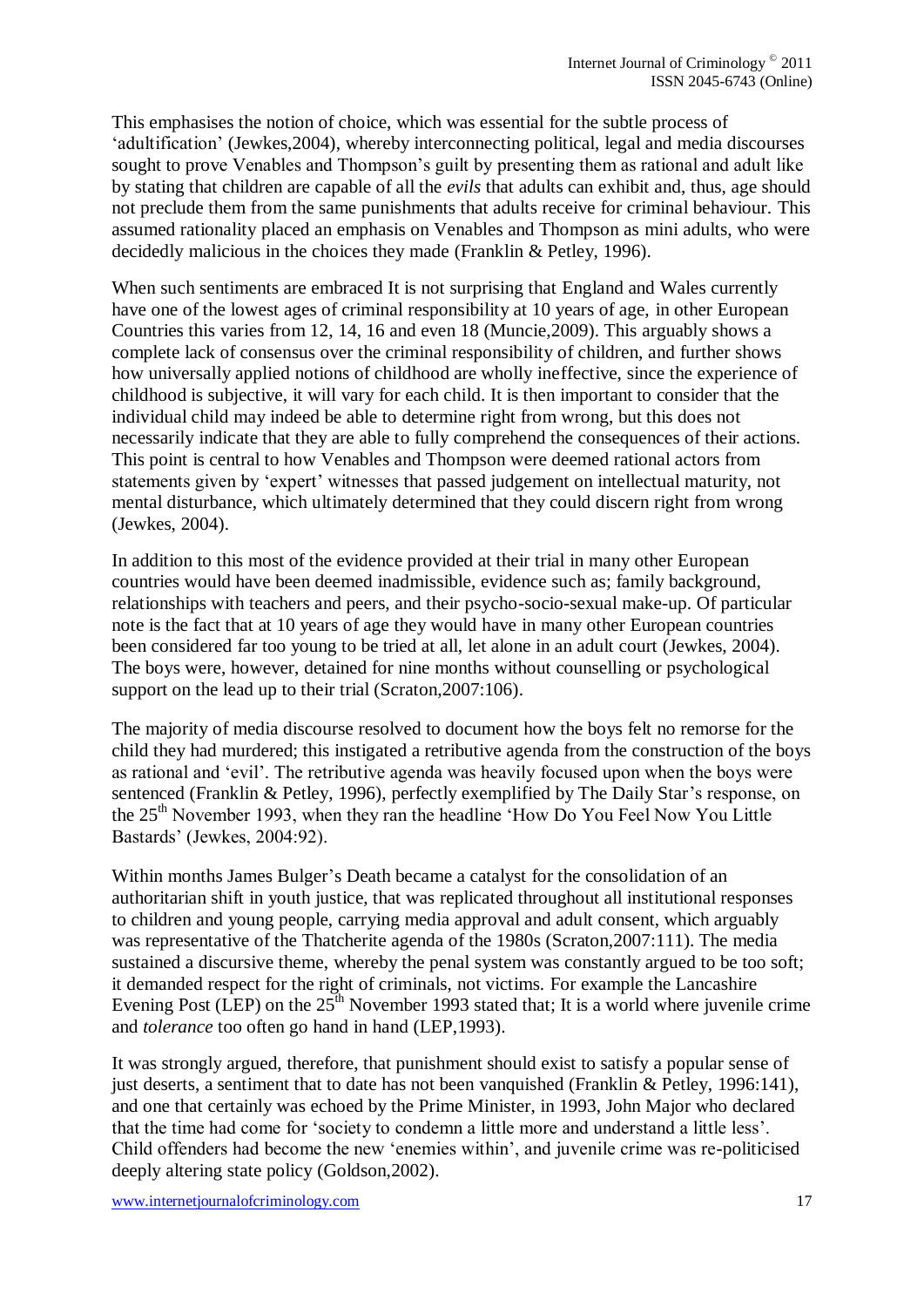The Criminal Justice Act 1993 was quickly implemented to introduce unfavourable implications for child offenders (Goldson,2002:132). The Criminal Justice and Public Order Act 1994 introduced a fierce tone of public retribution, provisions included new privately run Secure Training Centres (STC's) that are all but in name, prisons for children. Furthermore there was a doubling of the maximum sentence that could be given to 15-17 year olds in Young Offenders Institutions (YOI) (Goldson & Coles,2005:11-12).

The retributive theme was progressively carried forward by New Labour, when they came to power in 1997. Promises to be 'tough on crime' had proven to be successful for the electoral vote, as the Conservative party were deemed to have failed on this score (Goldson,2002). The Crime and Disorder Act 1998 was an extensive piece of legislation that served to increase the custodial sentences for children and young people (Goldson,2006), furthermore the presumption of *doli* incapax was removed, resulting in large numbers of children aged between 10 and 13 being exposed to the full severity of the criminal law (Bateman,2006).

The political priorities of the 1990's and electoral anxieties eclipsed penological rationality (Goldson & Coles 2005:11). Punitive urges imposed greater purchase over the shape and direction of law and order policy, criminal justice has become increasingly vulnerable to shifts in public mood and political reaction (Garland,2001), arguably through the mobilisation of consent through media discourse for electoral advantage (Davis & Bourhill,1997).

#### Hall (1980:3) argues that;

In difficult times, it is tempting to avert the gaze from problems whose remedy will require a profound reorganisation of social and economic life and to fasten one's eyes, instead, on the promise that the continuity of things as they are can be somehow enforced by the imposition of social order and discipline 'from above' (Hall,1980:3).

This is what he termed Authoritarian Populism (AP). Hall contends that media discourse and political processes are bound in a symbiotic relationship, and, thus, the media is an ideological state apparatus (Muncie & McLaughlin,2006). The ideological use of media discourses socially constructs a 'truth' about 'child criminals', exercising power by rationalising punitive responses to children who contravene the law (Davis & Bourhill,1997), by articulating concerns of a regression of morals, that instigates fear, and thus facilitates a 'moral panic' (Cohen,2003).

www.internetjournalofcriminology.com 18 In constructing 'truth' about 'child criminals' it is unsurprising to find that previous coverage of a phenomena, such as the death of James Bulger, can be used to frame future stories on the subject of 'child criminals', this is what Hall et al (1978) termed 'inferenial structure'. One of the most recent examples of this is the reporting on two young brothers aged 11 and 12, who in April 2009 carried out a 90 minute attack on two younger boys (Messenger Davies,2010:6). Reporting on the case in various news papers made reference to Venables and Thompson, and demonised the boys in much the same way, they were for example termed 'The Edlington torture boys' and/or 'devil boys' (Taylor, 2010), it is therefore an indication that Venables and Thompson have obtained a mythic status, constant reference to their actions eighteen years after the incident occurred, serves to promote punitive responses to children who contravene the law, by maintaining the armour of the myth that 'child criminals' are a prolific and serious problem, prompting statements like the one that David Cameron made in January 2010 about the 'devil boys'; 'it is not an isolated incident but evidence of a broken society' (Webster 2010:9). The two young brothers were, like Venables and Thompson, tried in an adult court. They were sentenced to a minimum term of 5 years in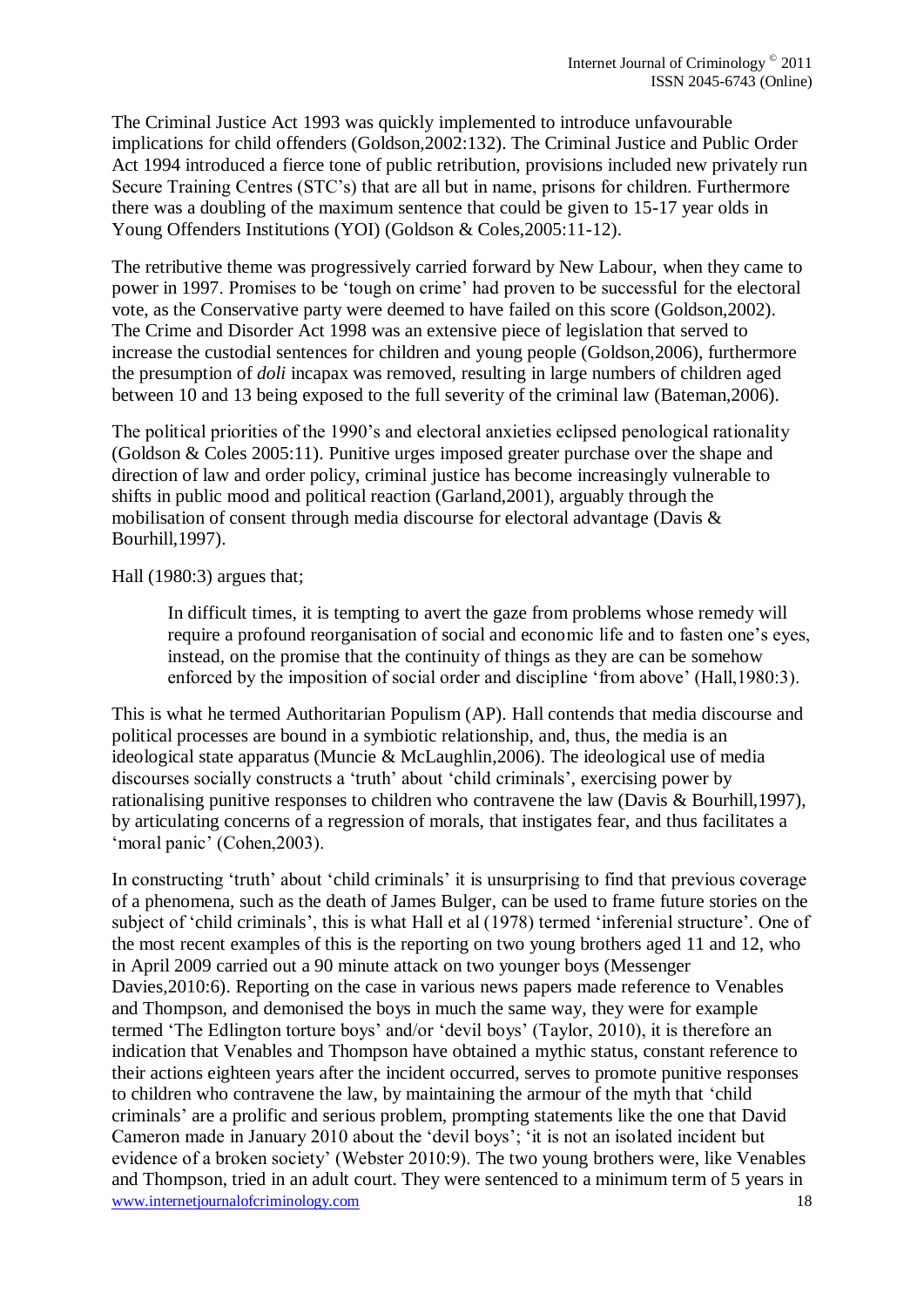custody, raising further concerns about the status of childhood, and the extent to which young children can be held accountable for their actions. Much like the sentencing of Venables and Thompson, their sentence was deemed to be far too lenient and tolerant to be effective in punishing and deterring young offenders (Taylor,2010:1-5). This is a point that has proven to be of continuing relevance; in March 2010 Jon Venables was recalled to prison on charges of possessing child pornography, it was not long before the media latched onto this immediately reminding the public of his role in the murder of James Bulger. CDA of this coverage highlights a number of concerns.

The Suns legal 'expert' claimed on the 5<sup>th</sup> March 2010 that:

'His crime redefined the extremes of *evil*. Yet we, the system, and the British public, gave him unique *privileges*. An *Easy comfortable regime inside* followed by total protection and a new identity on the outside' (Crone,2010:5).

Such a statement serves to reinforce the common sense notion that juvenile crime is not punished harshly enough. Child custody is assumed to be too lenient coming with far too many privileges, which, arguably, is utilizing the notion of less eligibility which states that the conditions in custody should be no better than those endured by the lowest paid labourer in society, otherwise members of the lowest socio-economic group will not be deterred from offending (Matthews,2009:9). Venables is, therefore, from this statement deemed to have had an easy and comfortable regime; he had been placed in a privileged position, which he has abused by reoffending. This discursive manoeuvre undoubtedly shifts the blame onto the failure of the child, as opposed to the failure of the Criminal Justice System (CJS).

In addition to this a former prison *doctor* commented in The Sun;

'A visitor from mars might think a child in Britain is *rewarded rather than punished for killing* toddlers. Jon Venables lived a life of *luxury* after his crime and was much *better off than if he had never killed*. Harsh treatment may have reinforced his brutality. But it wouldn't be surprising if *spoiling him* made him almost proud of what he had done. *Release came too early* without much introduction to the real world. If reports are true, he quickly found the wrong path. He was probably scared and arrogant while supervisors probably bent over backwards to forgive his misdemeanours. *Success in such a case is more surprising than failure*' (Daniels,2010:5).

Again the notion of less eligibility is utilized, as the statement refers to Venables being in receipt of a better life for transgressing the law, indicating that punishment wasn't severe enough, custody is deemed to be easy time as Venables is argued to have been spoilt. This comment from a prison doctor, who undoubtedly has a position that grants him an 'expert status' serves to support the construction of irretrievable childhood 'innocence'. If success is rare in such a case as Venables, we can deduce from this statement that it is the fault of the individual child for their lack of success in rehabilitation, not the failure of punishment. In addition to this, the recall of Jon Venables no doubt provides confirmation and reinforcement of 'regimes of truth' about 'child criminals' in terms of the identification of children who are likely to remain offenders into adulthood and, thus, this adds legitimacy to the 'at risk' paradigm/discourse (Goldson, 2002).

Constant repetition of simplistic basic elements of the case serves to constantly disseminate the notion that we do not punish child offenders who transgress the law harshly enough, attaining a status of disciplinary common sense and, thus, it becomes no surprise that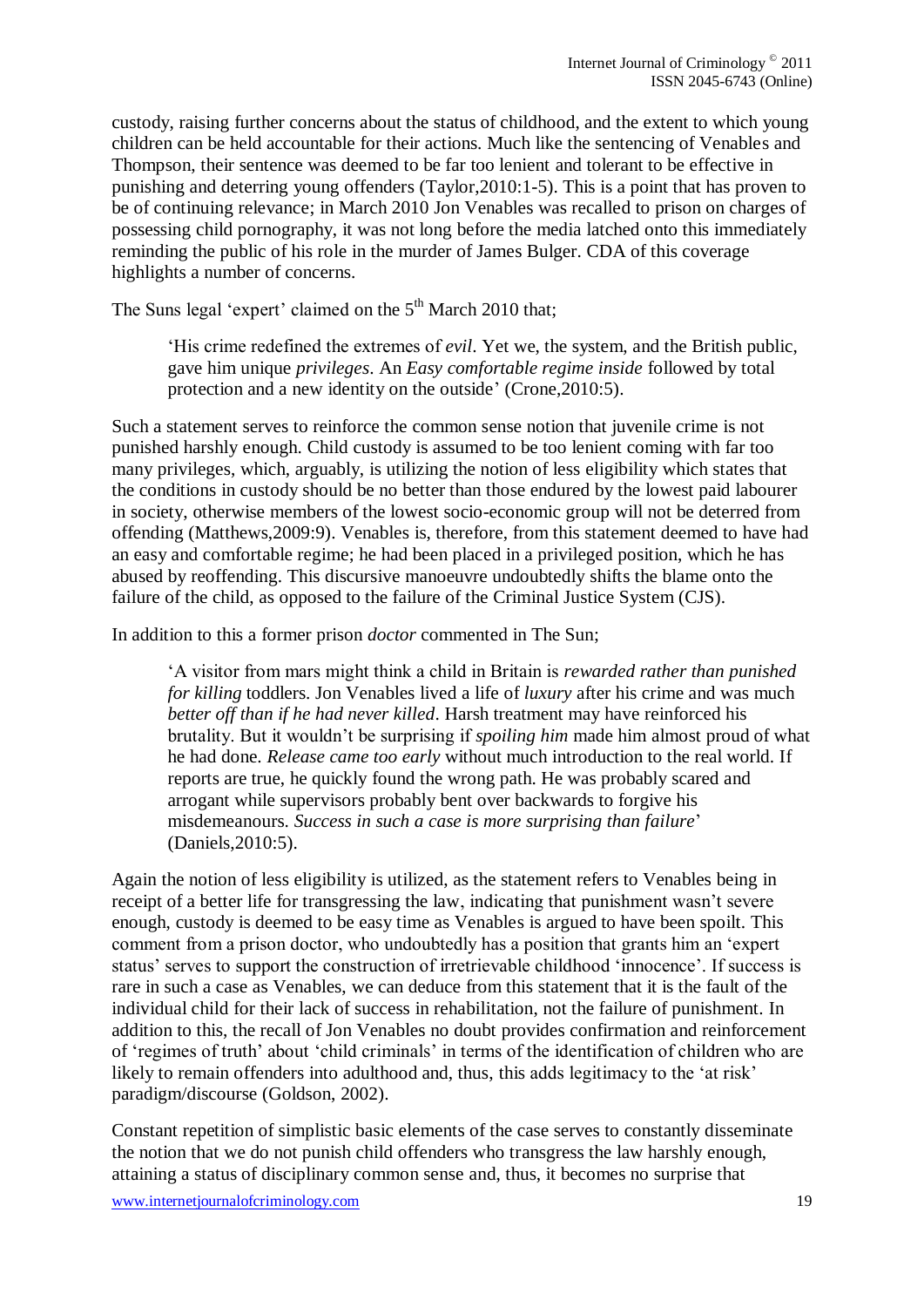oppressive penal apparatuses expand (Hall,1980:3) drawing more children into the CJS. It is, furthermore, hardly surprising that recent proposals to increase the criminal age of responsibility from 10 to 12 were refused, and as Berlins (2010) suggests, Venables emergence in the media (again) during this time likely did not provide a good platform for such proposals, and it is here that one could contend that Venables has become a signifier of a discourse of 'child criminals', the form/image of the 'child criminal' often triggers associations with Venables and Thompson actions in 1993 (Hall, 1997:31).

Media discourses sustain simplistic notions of 'child criminals', often referring to them as 'evil', 'rational',and 'disrespectful'. It is therefore unsurprising that they are subjected to a process of 'othering', whereby they are; distanced and objectified, and as a result receive little sympathy, empathy or tolerance (Matthews,2009:82). For Jenks (2005:128), there are two forms of 'otherness', one that frames the 'child criminal' as possessing an inherently evil nature, and one that frames the child as possessing adult like qualities, both were notable in the construction of Venables and Thompson as 'evil' and rational in media discourse (Jewkes,2004).

'Othering', furthermore, is a process that is arguably used for electoral gain, since implemented policies to deal with offenders are known to be unsuccessful (Goldson & Muncie, 2006), 74% of those sentenced to custody reoffend (Bardardo's,2010:5), yet the law and order campaign continues to cause unnecessary suffering (Goldson & Muncie,2006:210). Within this context evidence of declining youth crime is often disregarded, furthermore evidence that the majority of offences are (arguably) of a non serious nature, such as property related not against the person, are again disregarded. Within contemporary politics of youth (in)justice, appeasing public concern for electoral gain takes precedence, resolving social disorder by enforcing harsh regimes and discipline is deemed to be the only solution and, thus, alternatives to 'authoritarian populism' are disregarded, as a result children who transgress the law are 'othered' (Goldson & Muncie,2006:210). Common sense notions of youth offending as an ever expanding problem has resulted in a total panic about children and young people (Brown,2005), such disinformation has progressed a politics of disposability aimed at underprivileged youth (Giroux, 2009:165). Inequality has deepened through the retrenchment of welfare support whilst, at the same time, advancing repressive penal apparatuses that undermine the needs of poor youth, largely through the vilification of the poor, by constructing them as undeserving through the ideological use of media discourse (Schram,2006).

Conversely research has revealed that if the public receive detailed facts about a given case they are not always likely to have punitive responses , in fact when greater detail is provided people are less likely to favour custodial sentences (Hough & Roberts,2004:x-xi). This is an essential point, since the majority of children who are defined as 'problematic' are those suffering adverse social conditions and multiple disadvantages**.** Therefore the government should place a greater emphasis on informing public opinion by revealing the complex problems faced by many young offenders (Goldson & Muncie, 2006:211).

Further to this the socially constructed nature of childhood needs to be widely recognised (Jenks, 2005:134), in order to fully register and appreciate the views of children, and to not devalue them as citizens (McKechnie,2002). The dominant conceptions of 'child criminals' as 'evil' and 'adult like' sweeps all 'child criminals' into such categories, undoubtedly resulting in harsh treatment of children who come into contact with the CJS (Jenks, 2005:134) .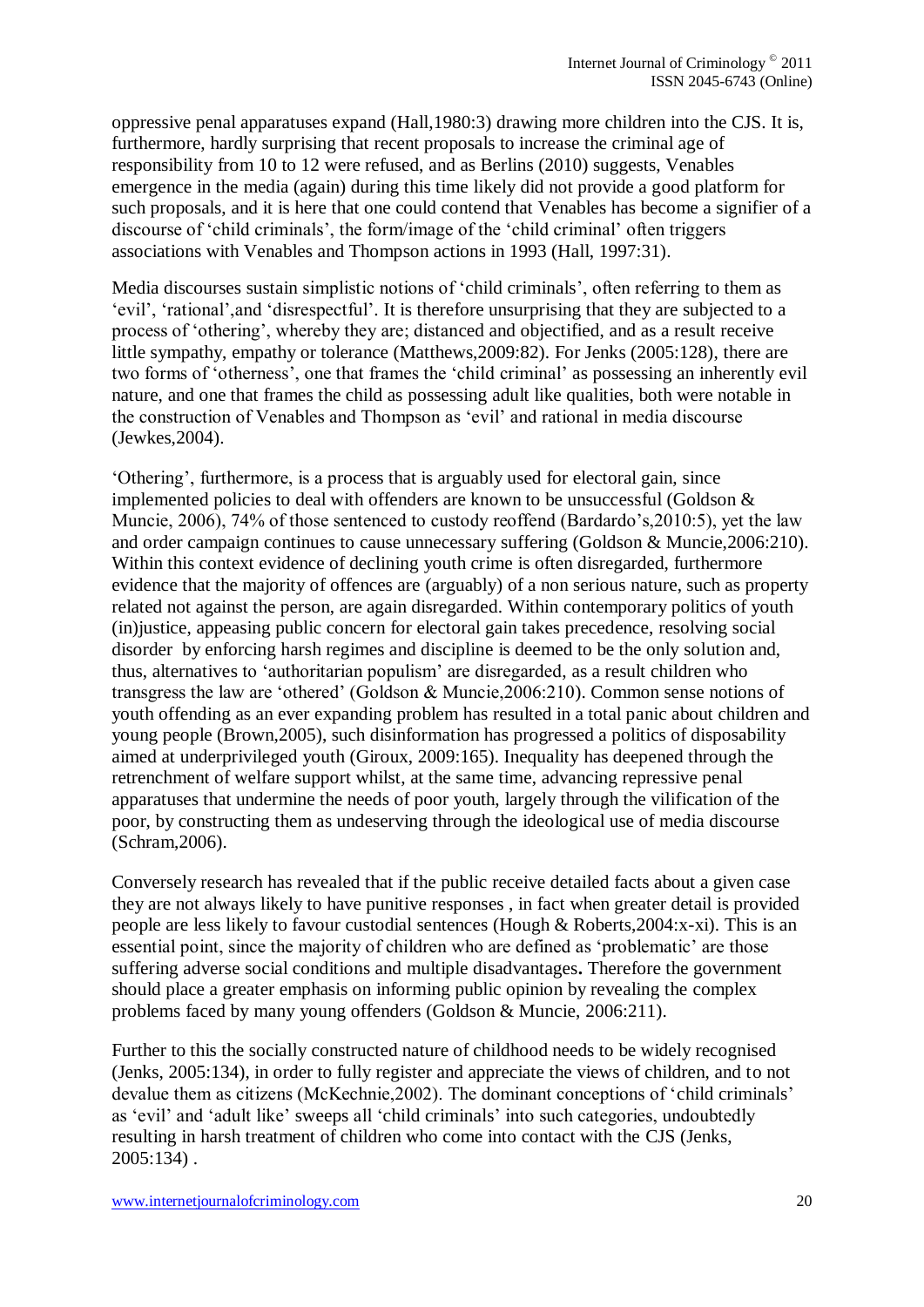The current total panic about children and young people (Brown,2005) has created an entirely pessimistic view of children and young people; a sense that there is no hope for the next generation. This has resulted in a society that is entirely undemocratic for children and young people, particularly those who are poor (Giroux, 2009:187). It is here then, as Foucault suggested that discourse can be a site of resistance (Foucault,1980). It is in this resistance that alliances can be made that collectively place the needs of children and young people first, by exposing the myths and conditions that are constantly circulated through simplistic media discourses, which sustain 'regimes of truth' (Weedon,1997), resulting in excessive punitive treatment of underprivileged children who transgress the law, which can be described as nothing other than institutional child abuse (Goldson & Coles, 2005).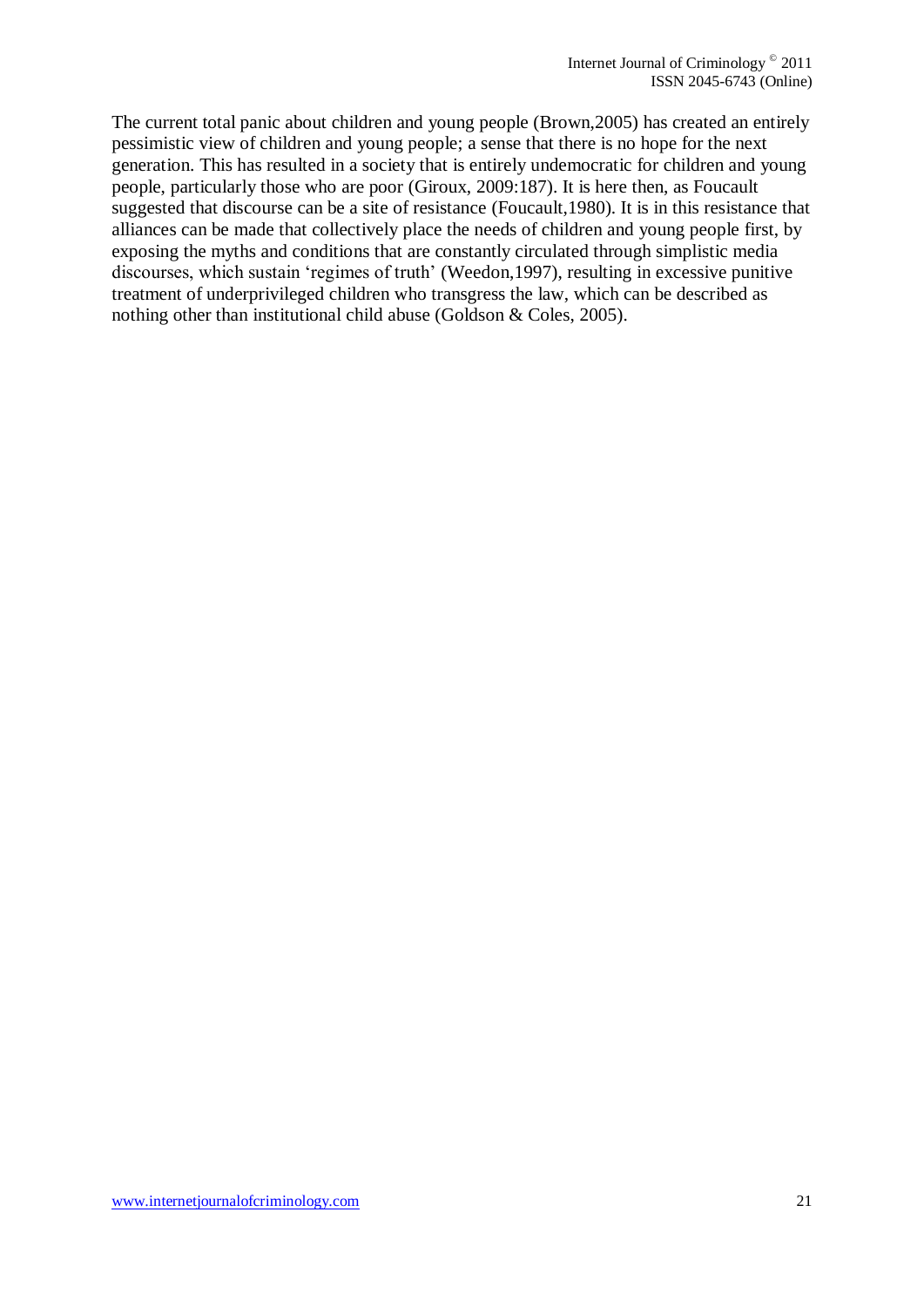## Conclusion

The intention of this research was to examine the emergence of childhood as a separate social category from adulthood, and the subsequent varying version of childhood that have emerged since the  $19<sup>th</sup>$  Century, In doing so the objective was to highlight that 'childhood' is socially constructed; we cannot be entirely sure what 'childhood' is, since it is a lived experience that is always determined by cultural and economic contexts (Davin,1999). By arguing this it has been argued that childhood cannot be precisely pinned down as one thing or another.

The findings within have indicated that the numerous versions of childhood that have emerged over time (as noted in chapter one) are indicative of the socially constructed nature of childhood (Hendrick,1997). In addition to this it has been strongly argued that children from underprivileged backgrounds, who contravene the law, are consistently perceived as being 'a risk' to society and, thus, have found themselves increasingly subject to surveillance and social control (Brown,2005).

Central to initiating extensive surveillance and social control of children who are perceived to be 'a risk' is how such children have been constituted by discourse. It has been the contention here, therefore, that discourse is central in the production and reproduction of knowledge about children who contravene the law, and that this knowledge can be used to meet particular ends, namely exercising power over children who do not display 'normal' and accepted characteristics associated with 'childhood'. This has unveiled a conflict between innocence and experience (Brown,2005) that has instigated notions of individuality and rationality that are often associated with 'child criminals' through the ideological use of discourse. In addition to this it has been argued that the media is a central and powerful location from which discourses about 'child criminals' are produced and reproduced, the concerns of 'respectable figures', who often possess an 'expert status', are continuously expressed whilst the voices of others are inhibited. It has, thus, been argued that this selective representation is central in framing dominant common sense assumptions (Hall et al,1978) about 'child criminals'.

By focusing on the actions of John Venables in 1993 and in 2010, as a case study approach, I have endeavoured to reveal how media discourse can determine responses and reactions to children who contravene the law and have, thus, demonstrated through CDA that in determining action, discourse has a discursive aspect (Hall,1997). In addition to this by analysing (largely tabloid) media discourse generated from Venables reoffending in 2010, I have endeavoured to demonstrate how his recall to prison has been hijacked to confirm and reinforce the regime of truth regarding the identification, at a young age, of future adult criminals, and further to this, how his reoffending reinforces common sense assumptions that we are too lenient in our current approach to punishment of children and young people who transgress the law (Hall,1980), which undoubtedly could prove all too dangerous for all children and young people who transgress the law.

By revealing this it has been argued that media discourses sustain simplistic notions of 'child criminals' as 'adult like' and/or 'evil' (Jenks, 2005:128), and, furthermore, that children and young people's offending is constantly on the rise and out of control, this misinformation has instigated a 'total panic' about children and young people (Brown,2005) that subjects all children who transgress the law to the process of 'othering' that legitimises harsh and punitive treatment. It has, thus, strongly been argued that media discourse is riddled with misinformation and inconsistencies (van Dijk,2008:18), that generates consent to excessive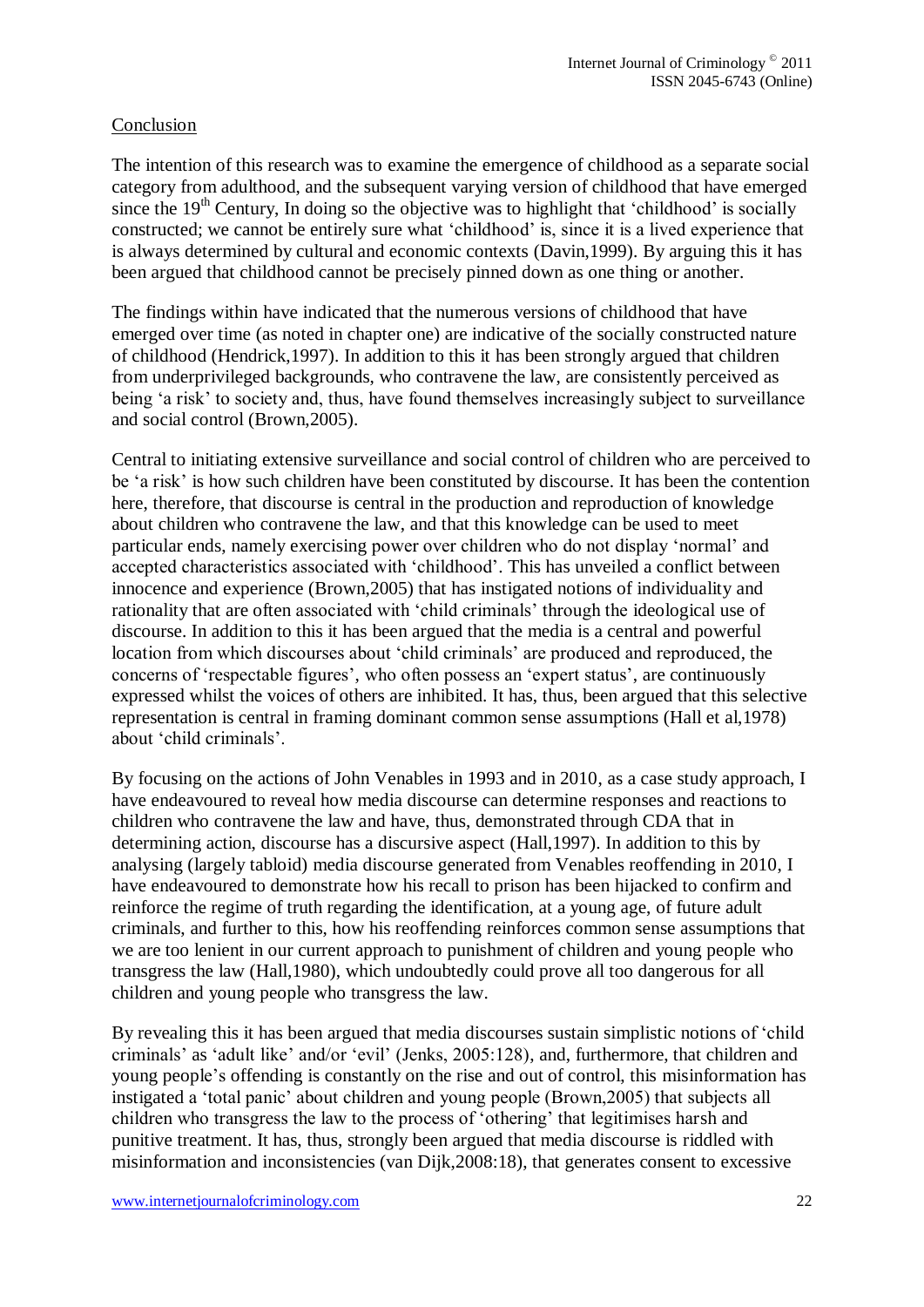punitive treatment of underprivileged children who transgress the law (Hall,1980). The 'total panic' about children and young people has created an entirely pessimistic view about children and young people (Brown,2005), which has progressed a politics of disposability aimed at underprivileged youth (Giroux, 2009:165).

The main accomplishment of my research has been, therefore, to expose and consider the harms caused by the production and reproduction of knowledge(s) regarding 'child criminals' through media discourse, in order to create a counter discourse (resistance) that challenges media discourse by highlighting discursive practices (inaccuracies) (Howe, 2009), that has created a sense of disposability, resulting in excessive punitive treatment of underprivileged children and young people (Giroux,2009).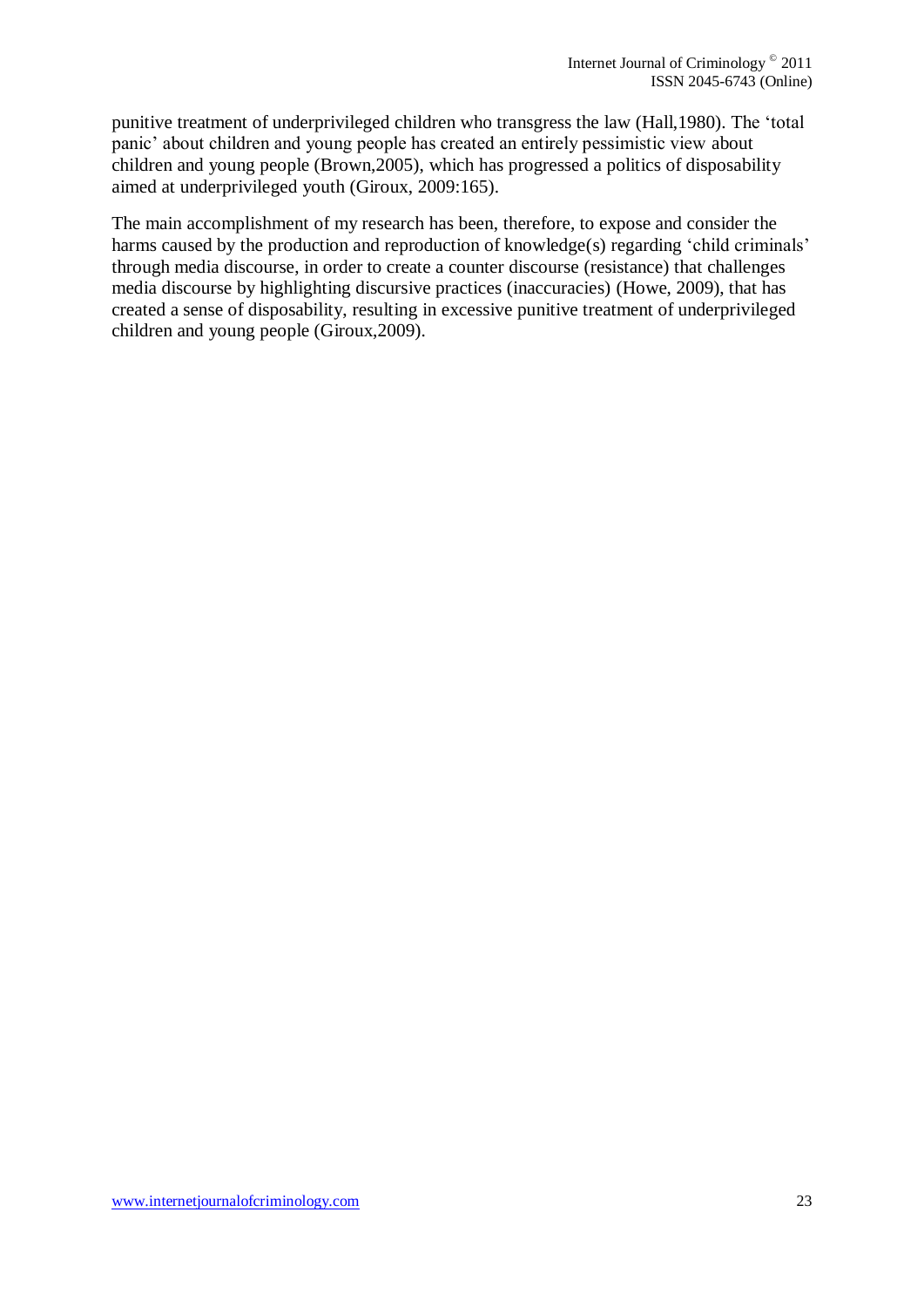# Bibliography

Barnardos.(2010).From Playground to Prison: The case for reviewing the age of criminal responsibility.Essex.Bardardos.

Bateman,T.(2006).'Youth crime and justice: Statistical 'Evidence', Recent Trends and Responses.in Goldson,B.,&Muncie,J.(2006).*Youth Crime and Justice.*London.Sage.

Berlins,M.(2010).*Venables: age of criminal responsibility in the spot light.*Available at: [http://www.guardian.co.uk/uk/2010/mar/14/venables-age-criminal-responsibility](http://www.guardian.co.uk/uk/2010/mar/14/venables-age-criminal-responsibility-society.Accessed.20.09.2010)[society.Accessed.20.09.2010.](http://www.guardian.co.uk/uk/2010/mar/14/venables-age-criminal-responsibility-society.Accessed.20.09.2010)

Brown,S. (2005).*Understanding youth and crime: Listening to youth?* (Second Edition). Berkshire.Open University Press.

Cohen,S.(2002).*Folk Devils and Moral Panics.*(third edition).Routledge.Oxon.

Crone,T.(2010).*Why protect him further?.*The Sun.05.03.10. pg 5.

Daniels,A.(2010). *Lad's fall is no suprise.*The Sun.05.03.10.pg 5.

Davin, A.(1999). 'What is a child?' in Fletcher, A., & Hussey, S.(1999). *Childhood in Question*: *Children, Parents and the State.*Manchester. Manchester University Press.

Davis, H. & Bourhill, M. (1997). 'Crisis': 'The Demonization of Children and Young People'. In Scraton,P.(1997).*'Childhood' in 'Crisis'?.*London.Routledge.

van Dijk,T,A.(2008).*Discourse and Power.*Hampshire.Palgrave Macmillan.

Foucault,M.(1977).*Discipline and Punish: The Birth of the Prison.*London.Penguin.

Foucault,M.(1980a).'Two lectures' in Gordon,C.*Power/Knowledge,*Harvester Press.

Foucault,M.(1980b).*Power/Knowledge.*Brighton.Harvester.

Foucault,M.(1998).*The Will to Knowledge: The History of Sexuality Volume 1.*London.Penguin.

Franklin,B.,& Petley,J.(1996).Killing the age of innocence:Newspaper reporting of the death of James Bulger'.in Pilcher,J.,& Wagg,S.(1996).*Thatcher's children?Politics, childhood and society in the 1980s and 1990s.*Oxon.RoutledgeFalmer.

Garland,D.(2001).*The Culture of Control.*Oxford.Oxford University Press.

Giroux,H,A.(2009).*Youth in a suspect Society: Democracy or Disposability?*New York. Palgrave Macmillan.

Goldson,B.(1997).'Childhood': An Introduction to Historical and Theoretical Analyses'. In Scraton,P.(1997).*'Childhood' in 'Crisis'?.*London.Routledge.

Goldson,B.(1999).*Youth Justice: Contemporary Policy and Practice.*Aldershot.Ashgate

Goldson,B.(2002).'Children,Crime and the State'.In Goldson,B.,Lavalette,M.& McKechnie,J.(2002).*Children Welfare and the State.*London.Sage.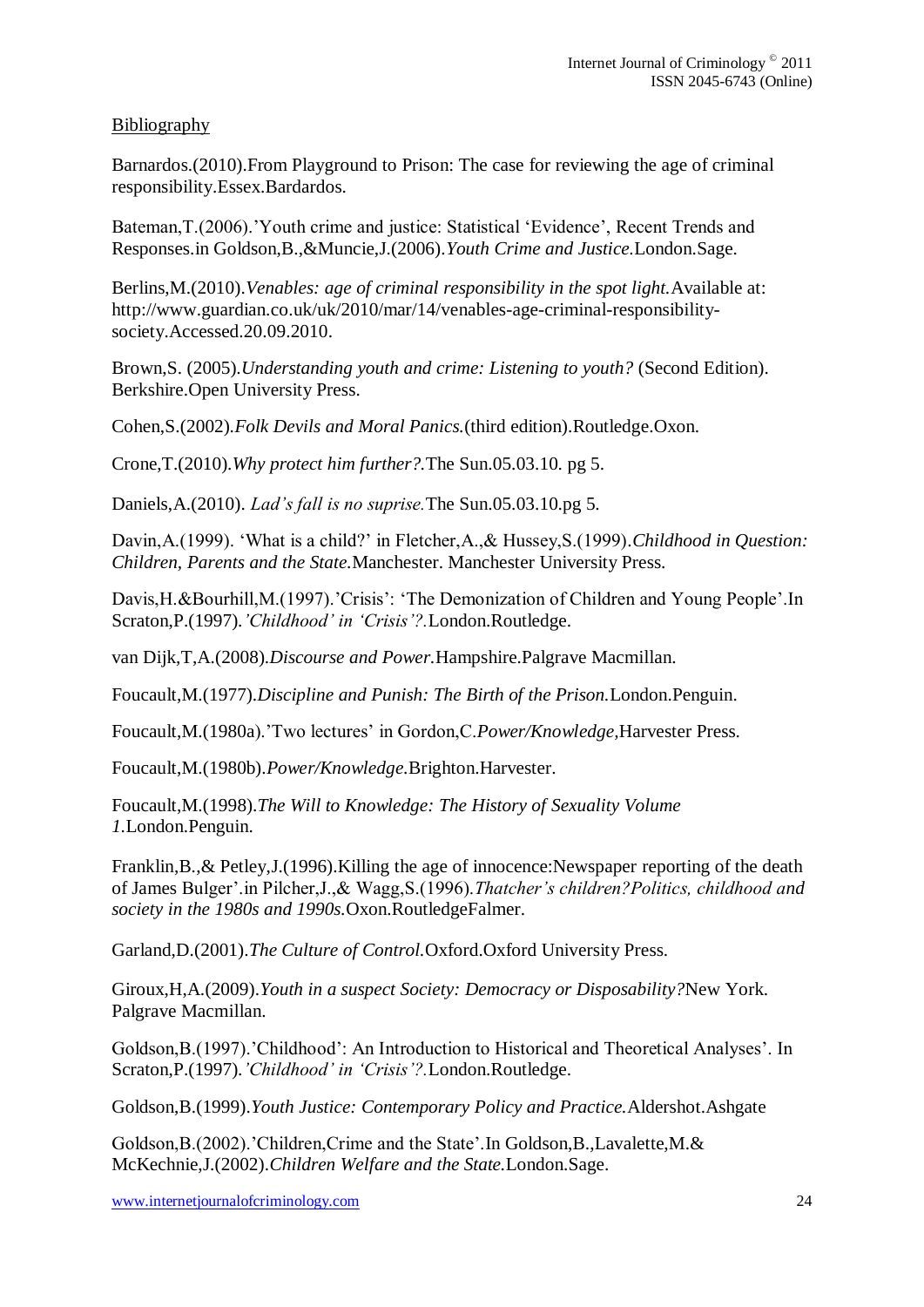Goldson,B.,&Coles,D.(2005).*In The Care Of The State? Child Deaths in Penal Custody in England and Wales.*London:Inquest.

Goldson,B.(2006).'Penal Custody: Intolerance, Irationality and Indifference'. In Goldson,B.,& Muncie,J.(2006).*Youth Crime and Justice.*London.Sage.

Goldson,B.,&Muncie,J.(2006).'Critical Anatomy: Towards a principled Youth Justice'.in Goldson,B.,& Muncie,J.(2006).*Youth Crime and Justice.*London.Sage.

Griffiths,C.,& Baldwin,P.(1993). Lancashire Evening Post. 25.11.1993.

Hall,S.,Critcher,C.,Jefferson,J,C.,& Roberts,B.(1978).'The changing shape of 'panics'.in Critcher,C.(2006).*Critical Readings: Moral Panics and the media.*Berkshire.Open University Press.

Hall,S.(1980).*Drifting into a Law and Order Society.*London.Cobden Trust.

Hall,S.(1986).'Media power and class power'.in.Curren,J.(1986).*Bending Reality: The State of the Media.*London.Pluto.

Hall,S.(1997).' The work of Representation' in Hall,S.(1997). *Representation: Cultural Representations and Signifying Practices.*Milton Keynes.Sage.

Hendrick,H.(1997).'Constructions and reconstructions of British childhood: an interpretative survey, 1800 to the present' in Muncie,J., Hughes,G.,& McLaughlin,E.(2002).*Youth Justice Critical Readings.*London.Sage.

Hendrick, H. (2006). 'Histories of Youth Crime and Justice' in Goldson, B., & Muncie,J.(2009).*Youth Crime and Justice.*(Third Edition).London.Sage.

Horn,P.(1997).*The Victorian Town Child.*Somerset.Sutton Publishing.

Hough,M.,& Roberts,J.(2004).Youth Crime and Youth Justice: Public Opinion In England and Wales.Bristol.The Policy Press.

Howe,A.(2009). *Sex Violence and Crime: Foucault and the 'man' in question'.*Oxon. Routledge Cavendish.

Jäger,S.,&., Maier,F.(2009).'Theoretical and Methodological Aspects of Foucauldian Critical Discourse Analyisis and Dispositive Analyisis. In Wodak,R.&., M,Meyer.(2009). *Methods of Critical Discourse Analysis.*London.Sage Publications.

Jenks,C.(2005).*Childhood.*(Second edition).London.Routledge.

Jewkes,Y.(2004).*Media and Crime.*London.Sage.

Matthews,R.(2009).*Doing Time.*(Second edition).Hampshire.Palgrave Macmillan.

May,M.(1973).'Innocence and Experience: The evolution if the concept of juvenile delinquency in the mid-nineteenth century' in Muncie,J., Hughes,G.,& McLaughlin,E.(2002).*Youth Justice Critical Readings.*London.Sage.

Messenger Davies,M.(2010).*Children, Media and Culture.*Berkshire.Open University Press.